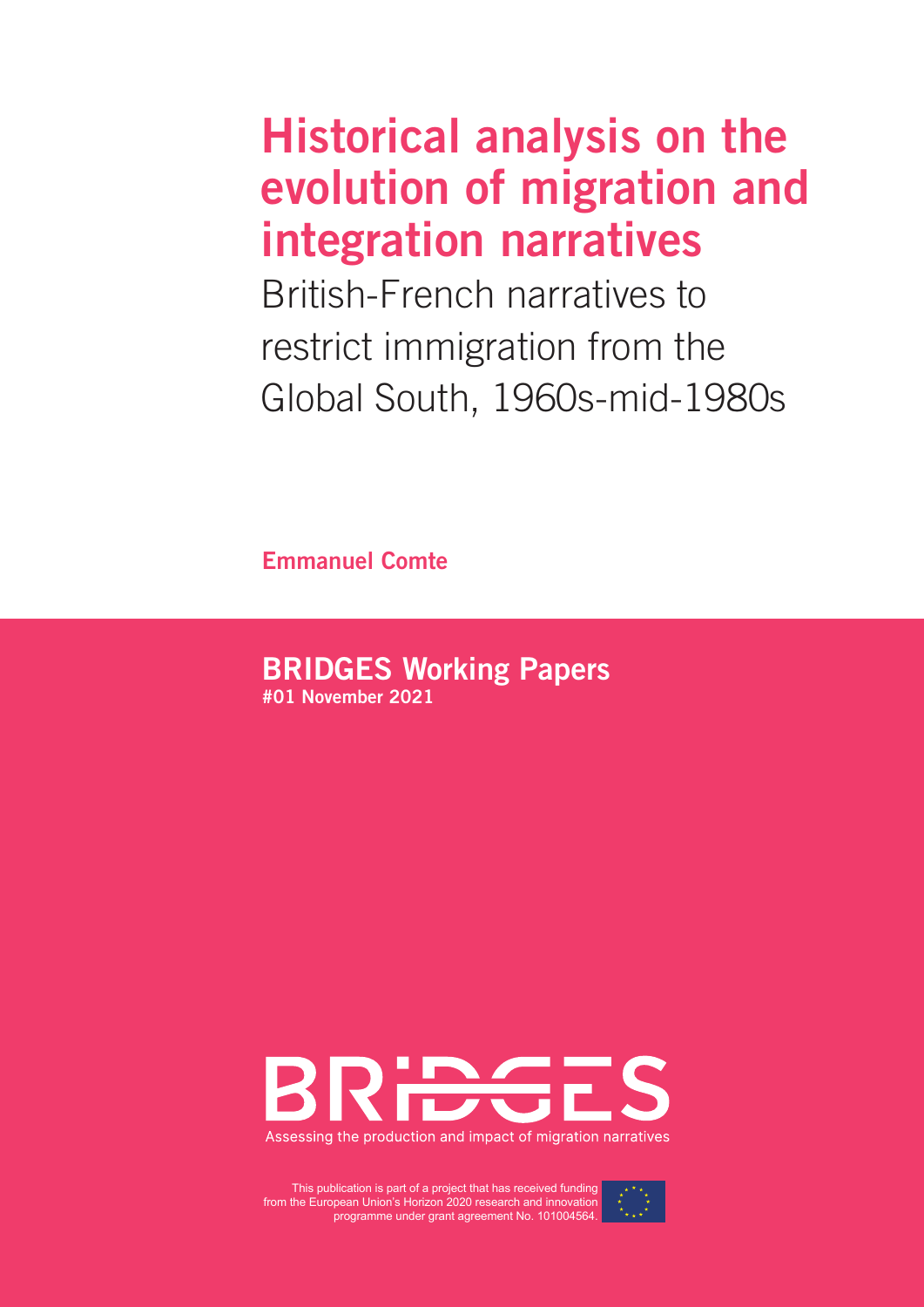# **Contents**

| 5. THE OIL-SHOCK NARRATIVE AND THE CRISIS NARRATIVE  20 |  |
|---------------------------------------------------------|--|
|                                                         |  |
|                                                         |  |
|                                                         |  |
|                                                         |  |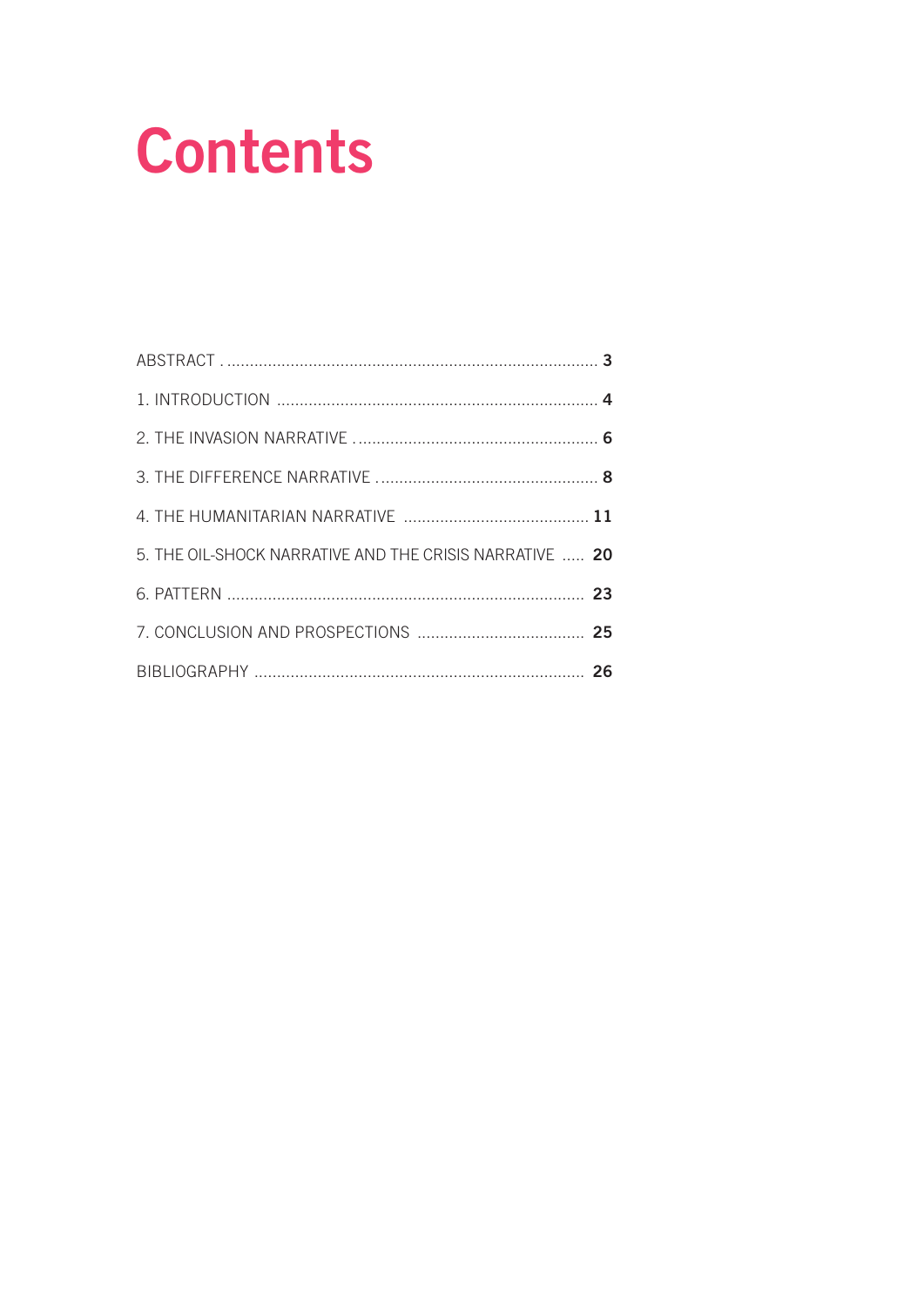# Abstract

This *Working Paper* identifies five prominent transnational narratives in France and the UK that aimed to justify restrictions towards immigrants from the Global South, from the 1960s to the mid-1980s, when both countries turned to restrictive policies structurally. France and the UK were the most exposed to large and autonomous migration flows from the Global South as a result of their former colonial empires. Parliamentary debates in the House of Commons and the French Senate, articles from British, French, and American newspapers, including a local French newspaper, and public speeches allow reporting an invasion narrative, a difference narrative, a humanitarian narrative, an oil-shock narrative, and a crisis narrative. The humanitarian narrative – presenting migrants as victims to protect – and the crisis narrative – putting forward insurmountable economic difficulties to curb immigration – became the most successful to justify state intervention to restrict immigration as they matched native workers' concerns while minimising disturbances within destination countries.

**Emmanuel Comte** is a Senior Research Fellow in the area of Migrations at CIDOB. A graduate of the École normale supérieure in Paris, he earned a European PhD in the History of Europe and of International Relations summa cum laude from Sorbonne University, with a prize-winning thesis on 'The Formation of the European Migration Regime'. He has worked at the European University Institute, the University of California, Berkeley, and the Vienna School of International Studies. His research focuses on the history of European integration and the contemporary history of migration in Europe, aiming to find out when immigration generates disputes and when liberal migration arrangements may occur. He is the author of *The History of the European Migration Regime* (Routledge, 2018) and has also published in *Cold War History*, *Labor History*, *Le Mouvement social, Relations internationales*, and the *Journal of European Integration History*.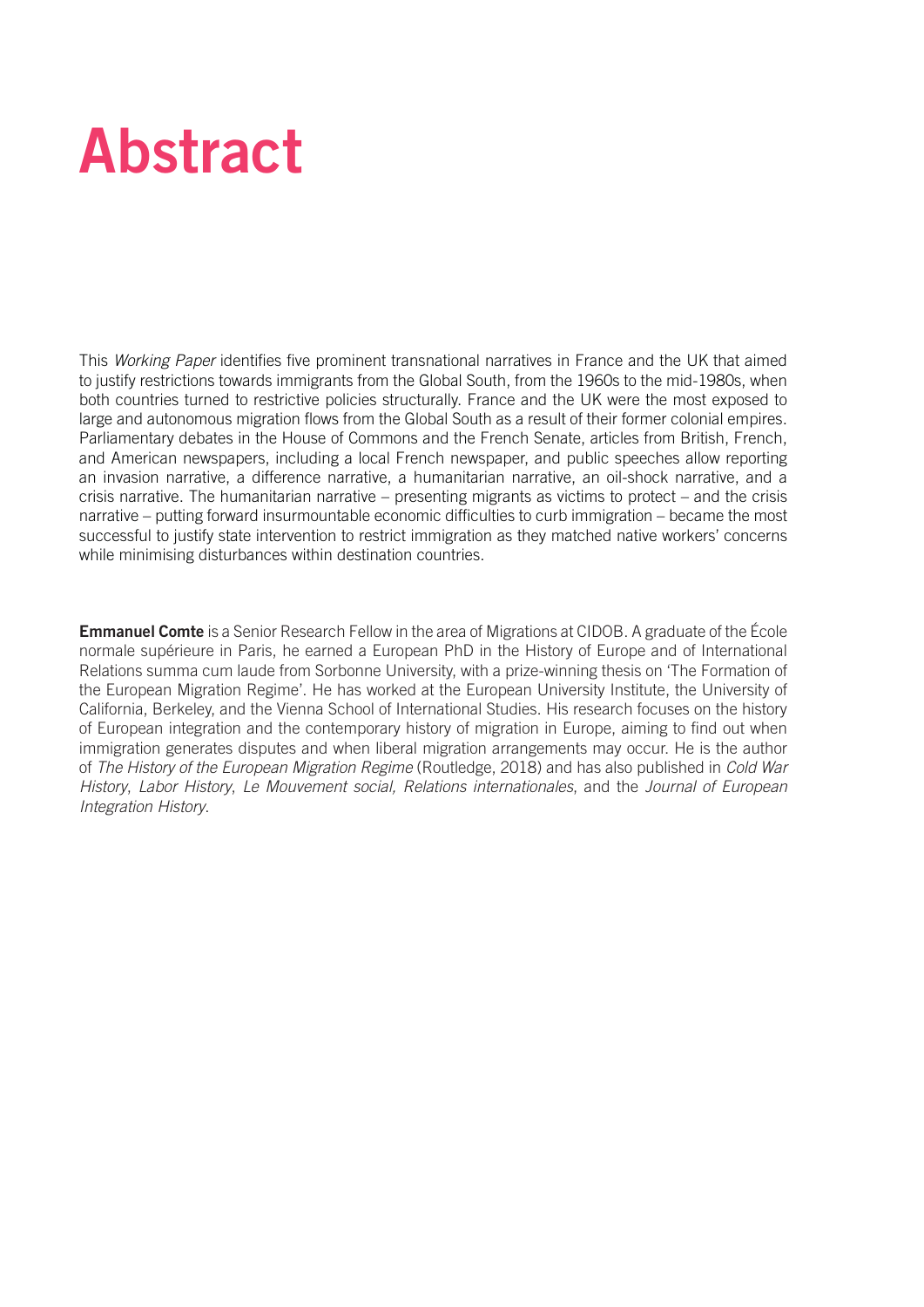# 1. Introduction

### 1.1. Focus

This *Working Paper* supplies historical depth to BRIDGES' research by investigating five major migration narratives that spread transnationally in post-war Europe and affected migration policies. It is an analysis rather than a synthesis. Historians rarely dissociate narratives on an issue from the broader history of that issue. Therefore, the secondary literature does not allow, within the limits of this project, drawing a synthesis of migration narratives in Europe since 1945. Powerful narratives have included narratives on Cold War refugees and the east-west flow in Europe, guestworkers narratives, or the antiracist narrative accounting for immigration restrictions through racism. These were pro-immigration narratives. Yet, the most prominent narratives and the most relevant to BRIDGES were those attempting, on the contrary, to justify restrictions against immigrants from the Global South in Europe. The two countries facing the bulk of those immigrants were the largest former imperial metropoles: France and the UK. Immigration was largely a consequence of their colonial endeavours in the previous centuries and of the income gap between them and their former colonies. This *Working Paper* focuses on the narratives to justify restrictions against immigrants from the Global South in those two countries in the decisive period from the 1960s to the mid-1980s – when such narratives were rising, and the two countries moved from relative openness to their former colonies' migrants to resolute policies to curb immigration from the Global South. Some narratives that emerged at that time still largely shape European public debates on immigration. As migrants were then mainly men without their families, this *Working Paper* will pay less attention to narratives on female migrants specifically or family reunification, which became more widespread from the 1980s (see Güell and Parella 2021, 10-11).

## 1.2. Concepts, framework, and relation to the state-of-the-art

In the sources consulted for this investigation, narratives emerged when a large number of people discussed immigration and were more likely to be driven by emotional transportation than by calculations based on detailed data (Green and Brock 2000; 701, Escalas 2007). In parliaments, newspapers, or public speeches, offering simple stories leading to a clear action path was more profitable than accumulating factual information, entering complexity, weighing pros and cons, and making cost/benefit analyses. The promoters of narratives may or may not have carried out such calculations beforehand. Still, by the time they resorted to narratives, they were dressing their positions into simple terms, emotionally loaded, to generate immediate adhesion among decisive actors and achieve policy impact (Braddock and Dillard 2016; Boswell et al. 2021). Eventually, most of these actors equated their positions and reality to their narratives (Jones and McBeth 2010, 330). They typically ignored inconsistency or error signals as long as political support followed or was likely to follow. For migration historians, narratives should not serve to describe the social or political reality they targeted. They should not even help report the considerations that led to rejecting immigrants, even though they could echo some of those considerations. They were only instruments of rejections – simple stories leading to concrete actions, which, directly or indirectly, resulted in restricting immigration. Narratives followed an actantial model allocating roles – victims, villains or enemies, heroes – to manufacture emotions – fear or repulsion – and call for policy actions to remedy an undesirable situation (Jones and McBeth 2010, 340). In this study, we go beyond depicting the representation of immigrants or simply reporting arguments against immigration, such as immigrants being a burden for social security systems or being responsible for crimes. We embed this representation and these arguments into a plot defining roles and causal mechanisms, creating emotional reactions, and leading to policy decisions (King and Wood 2013, 30-31; D'Amato and Lucarelli 2019, 4; Boswell et al. 2021).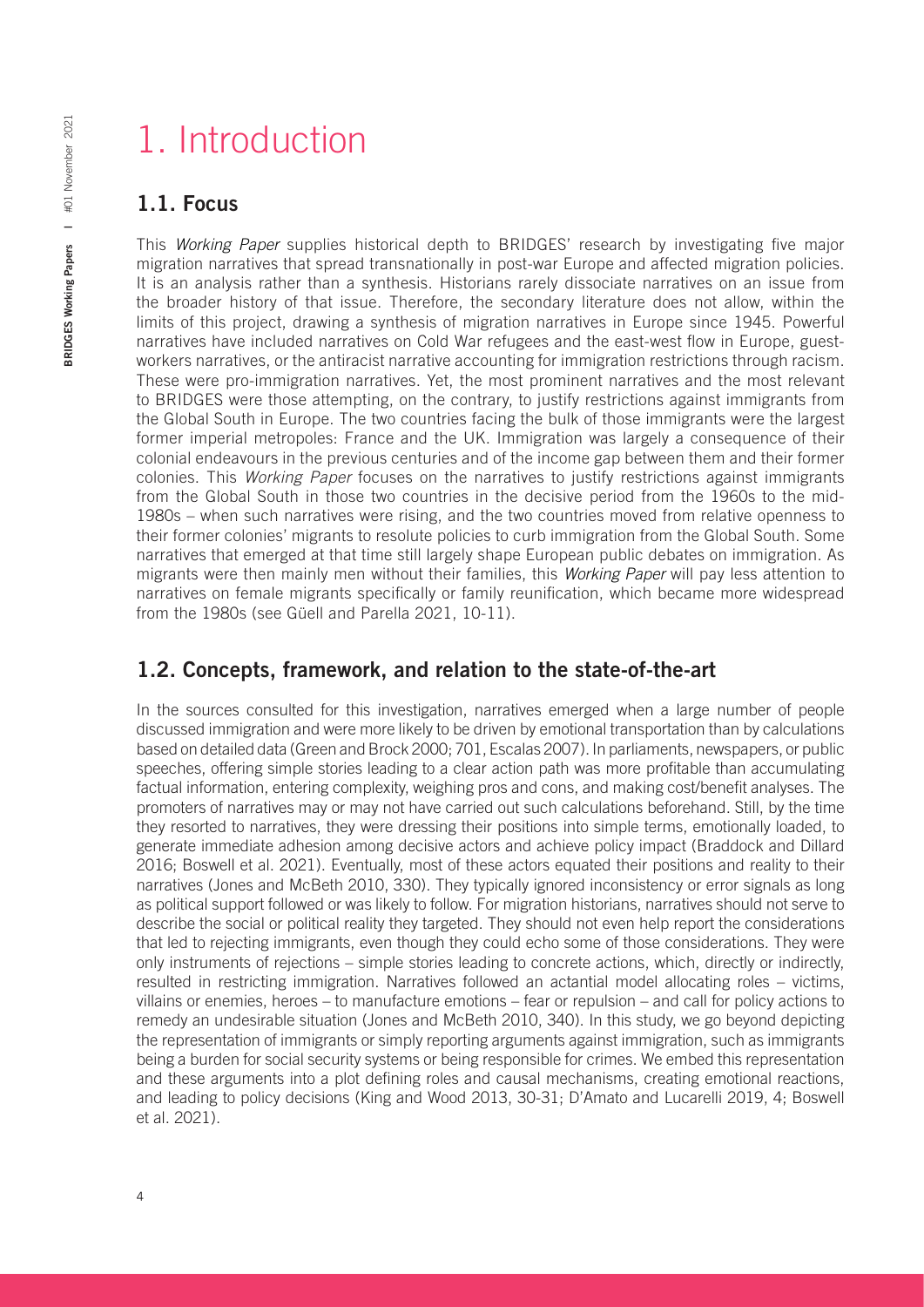### 1.3. Methodology

We assume that public speeches, parliamentary debates, and newspaper articles were the primary places of expression of articulated migration narratives. For this reason, our primary sources include famous public speeches, parliamentary debates, and databases of digitised newspaper articles. They come from the British House of Commons,<sup>1</sup> the French Senate,<sup>2</sup> and the Factiva<sup>3</sup> and Europresse<sup>4</sup> databases. Those two databases contain articles from the *Financial Times, The Times, The New York Times*, *The Washington Post*, *Le Monde*, and the local French newspaper *Sud-Ouest*.

Online parliamentary debates and the databases of digitised newspaper articles allow searching for documents combining one or several keywords, sometimes with the possibility to select documents in which two of the requested keywords appear in the same sentence or paragraph. As we are looking for narratives to restrict immigration, we searched for documents combining, on the one hand, references to immigration or immigrants and, on the other hand, terms likely to appear in restriction narratives. They include 'clandestine', 'control' or 'irregular.' They also include words pointing at particular problems likely to justify restrictions: 'crime', 'unemployment' or 'wages' – when immigrants may be accused of competing with natives. Therefore, we did not search for predefined narratives but simply for terms likely to appear in immigration restriction narratives. We then analysed the documents and combined them to spot narrative patterns.

Within the tools we consulted we were able to be exhaustive and review all the documents that matched the keywords and time frame. Certainly, a larger study may look for additional keywords, include the other house of each of the two parliaments, include more public speeches, and even include more countries. Overall, debates to restrict immigration from the Global South were fewer in the British parliament and the English-speaking press than in the French parliament and the French press.

# 1.4. Outline

This method allowed identifying five narratives, to each of which this *Working Paper* devotes one section, except for the last two narratives unified in one section. Even though those narratives were competing and developed across similar time frames, the order in which they appear here corresponds to the trend in public debates, as attested by the chronology of the occurrences of each narrative. The last section identifies the pattern in this development. The narratives that follow are ideal types or sometimes families of narratives rather than monolithic blocs. Not all discourses neatly fell into one particular narrative. Some actors could connect or mix narratives, and there were areas where two narratives could overlap. Yet, this work creates a typology of five narratives, using as the criterion to differentiate narratives the role they assigned to immigrants. We will call each narrative by its most salient feature. Immigrants were enemies in the invasion narrative, strangers in the difference narrative, victims in the humanitarian narrative, or unwelcomed people in destination countries for economic reasons in the oil-shock and crisis narratives – with immigrants having some responsibility for those economic problems in the oil-shock narrative.

<sup>1.</sup> UK parliamentary debates, Hansard online database (accessed in 2021). <http://hansard.millbanksystems.com/>. Henceforth: UKPD.

<sup>2.</sup> Journal officiel de la République française, Compte rendu intégral des séances du Sénat (accessed in 2021). [http://www.](http://www.senat.fr/seances/comptes-rendus.html) [senat.fr/seances/comptes-rendus.html](http://www.senat.fr/seances/comptes-rendus.html). Henceforth: JORF.

<sup>3.</sup> Factiva Database (accessed in 2021). <https://www.dowjones.com/professional/factiva/>.

<sup>4.</sup> Europresse Database (accessed in 2021). <http://www.europresse.com/en/>.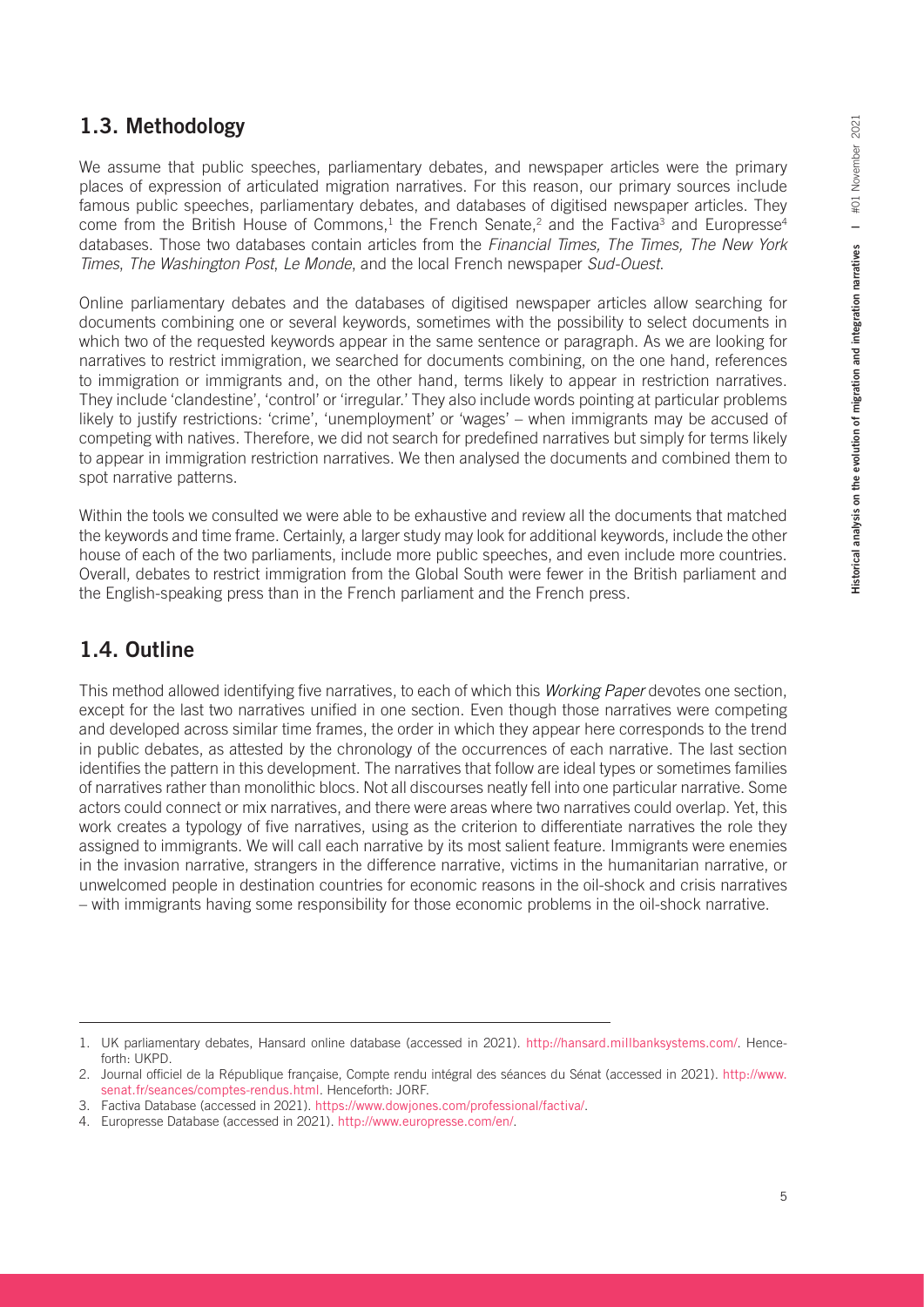# 2. The invasion narrative

# 2.1. Content

The first narrative staged immigrants as hostile and threatening. They aimed to dominate natives by force or displace them. In a speech to the Conservative Association in Birmingham, on 20 April 1968, British conservative MP Enoch Powell reported the fear of one of his constituents that, in the UK, 'in 15- or 20-years' time the black man will have the whip hand over the white man' (Powell 1968). In June 1971, French leftwing Senator, former Minister, and future Chancellor of the Institut de France Edouard Bonnefous considered immigrants were 'in the situation of the former European colonist who went to make his fortune overseas!' A view his left-wing colleague and former minister Jean Filippi was sharing. Bonnefous also noted 'a partial substitution of the national working population by immigrants.<sup>75</sup> In February 1978, British conservative leader Margaret Thatcher warned that the 'British character' was being 'swamped' by immigrants (Nossiter 1978a, 1978b). In March 1980, British conservative MP John Carlisle spoke of the 'arrogance' of the 'jet-age migrant who happens to choose these islands as his home.'6

Not only immigrants were a danger, but their descendants were as well. In March 1980, Powell was looking for substitutes for the expression 'the immigrant population' to include descendants. He considered 'the coloured population' or 'the blacks', even though he recognised those substitutes were unsatisfactory. Because of high birth rates, he warned this population was 'steadily' increasing.<sup>7</sup>

The first narrative staged immigrants as hostile and threatening. They aimed to dominate natives by force or displace them.

Under this narrative, immigrants kept their loyalty to their countries of origin at the expense of the country of destination. For Carlisle, in March 1980, 'we have cities within our cities; states within our State; a land of divided ethnic loyalties.' Immigrants 'owe loyalty to another and an alien regime.'8

They aimed to take advantage of the destination country financially and export their proceeds to their countries of origin. French radicalsocialist Senator Pierre Barbier repeated in November 1968 and November 1969 that Algerian immigrants aimed to 'export the

maximum amount of money to Algeria' and 'are very costly for [the French] social security' system.<sup>9</sup> The view of immigrants as a burden for the social security system was part of a broader narrative framework emphasising divided loyalty and the danger of foreign domination.

At borders, the proponents of the narrative depicted scenes of invasion and loss of control. According to journalist Christian Bombédiac in April 1971, French authorities feared 'a massive invasion' at the southern border. He went on about immigrants: 'We chase them on one side, they come back on the other' (Bombédiac 1971a). Three weeks later, he spoke of 'a black invasion' in Irun – a town near the French-Spanish border (Bombédiac 1971b). In the UK, Carlisle considered: 'We have been subjected to the greatest invasion in the history of this country,' citing the millions that had come and the millions still to come. As a result, 'in some of our cities, our own people will be in the minority.'10

<sup>5.</sup> JORF, Séance du vendredi 25 juin 1971, p. 1351.

<sup>6.</sup> UKPD, Immigration rules, HC Deb, 10 March 1980, vol 980, cc1066-106.

<sup>7.</sup> UKPD, Immigration rules, HC Deb, 10 March 1980, vol 980, cc1010-65.

<sup>8.</sup> UKPD, HC Deb, 10 March 1980, vol 980, cc1066-106.

<sup>9.</sup> JORF, Séance du 25 novembre 1968, pp. 1286, 1290, Séance du 27 novembre 1969, pp. 946, 950.

<sup>10.</sup> UKPD, HC Deb, 10 March 1980, vol 980, cc1066-106.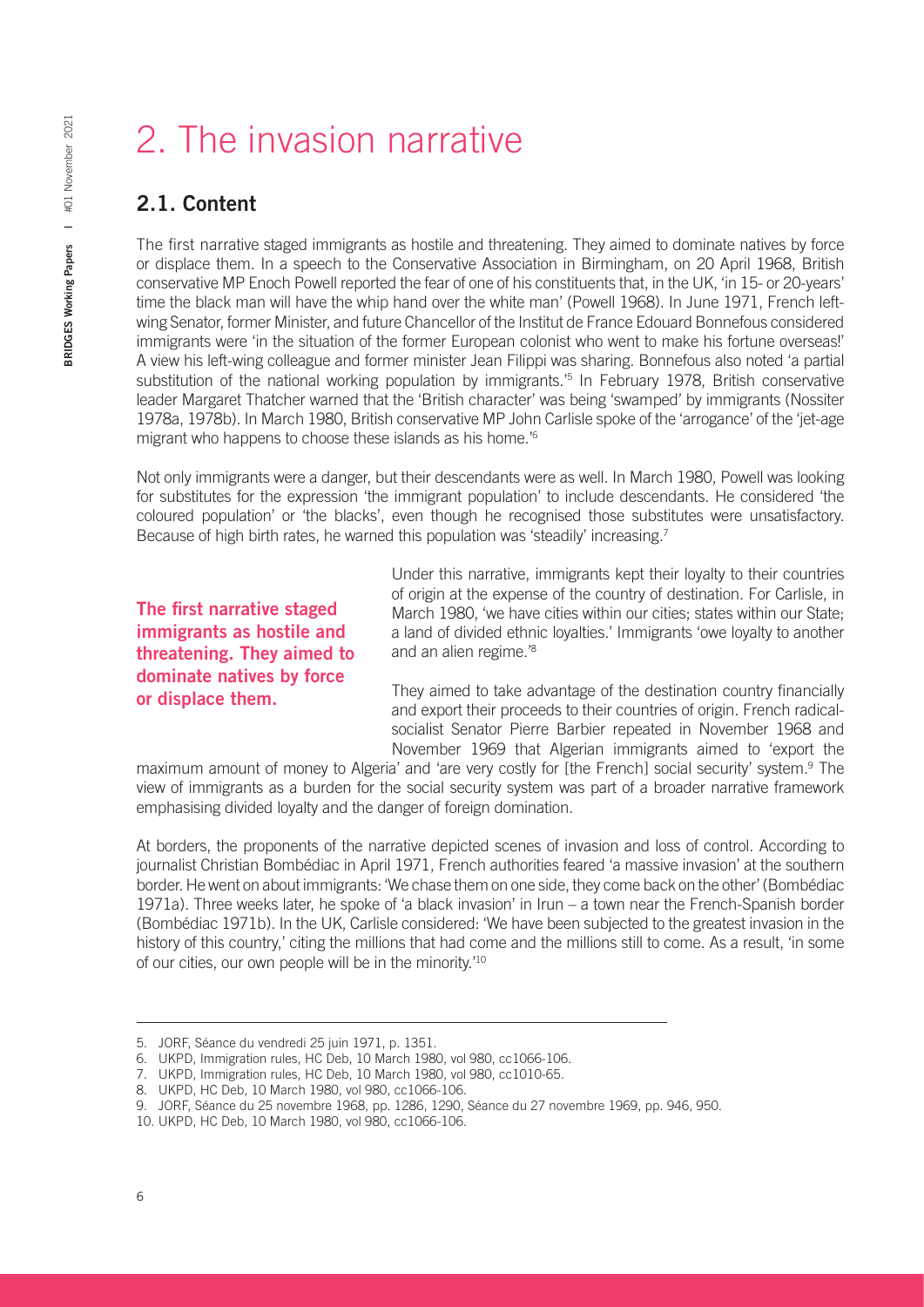Immigration was bound to usher in violence. Powell ended his 1968 speech by quoting Sibyl's prophecy of 'wars, terrible wars, and the Tiber foaming with much blood' in Virgil's Aeneid (6, 86-87). 'As I look ahead, he declared, I am filled with foreboding; like the Roman, I seem to see "the River Tiber foaming with much blood"' (Powell 1968). In the same vein, in April and November 1972, French right-wing Senator Jacques Henriet cried: 'It was under the influence of these same immigrant foreigners, once called barbarians, that the Roman Empire crumbled like the traditional pillars of our society are crumbling today.<sup>'11</sup> Carlisle forewarned of 'a bloody and civil strife.'12 In February 1981, French communist leader Georges Marchais declared to thousands in the northern Paris suburb of Saint-Denis: 'We don't want new Harlems or new Sowetos in the Paris suburbs. We don't want new Chicagos either.' He was referring to the ethnic gangland lawlessness the French associated with these cities (Koven 1981). Here too, the fear of immigrants' crime was part of a broader narrative on immigrants' violence and suspicious loyalty. More radically, in November 1982, the French socialist government considered extending visa requirements to North Africa, citing concerns over terrorism (Marsh 1982).

The reactions the narrative immediately suggested were for the state to exert firm control over immigrants, encourage them to return to their countries of origin, and reduce new immigration to zero. According to Powell, 'The natural and rational first question' when confronted with 'such a prospect is to ask: "How can [this problem's] dimensions be reduced?" … The answers …: by stopping … further inflow, and by promoting the maximum outflow.' He went on with emotive rhetoric: 'We must be mad, literally mad, as a nation to be permitting the annual inflow of some 50,000 dependents' (Powell 1968). As for Carlisle, he suggested exerting firm pressure over immigrants, who should abide by British rules, under the principle 'when at Rome, do as the Romans do.'<sup>13</sup>

To sum up the actantial model of this narrative, immigrants were the bad actors. The good actors were the native population. Immigration triggered the risk of losing sovereignty and freedom. The hero was the state bringing the remedy, by resisting invasion and enforcing returns.

## 2.2. Producers and diffusion

As we could see, a striking finding of this inquiry is that policymakers with widely different ideologies could enter the same narrative. The invasion narrative emerged among some communist, social democratic, and conservative policymakers. As we could also see, the narrative emerged in both France and the UK. Prominent political leaders everything seemed to oppose such as French communist Georges Marchais and British conservative Margaret Thatcher entered this narrative. Are there any clues to be more specific about the producers of this narrative?

When policymakers resorted to it, they were often trying to secure the support of working-class voters. In 1968, Powell referred to his constituent who feared 'the black man will have the whip hand over the white man' as 'a middle-aged, quite ordinary working man employed in one of our nationalised industries' (Powell 1968). He pronounced his speech in Birmingham, a major industrial city with a sizeable working-class component. The speech also echoed the views of London dockers, a thousand of whom went on strike to support Powell in the following days. Other working-class movements in the country coincided with the same objective (Heffer 1999, 462). When Thatcher grasped this narrative, she was wooing Labour Party voters before the 1979 general elections. *The Washington Post*'s journalist Bernard D. Nossiter deemed her strategy was successful (Nossiter 1978a, 1978b). Likewise, in France, Marchais' comments echoed the concerns over immigration of the working class

<sup>11.</sup> JORF, Séance du 25 avril 1972, p. 178, Séance du 27 novembre 1972, pp. 2411-3.

<sup>12.</sup> UKPD, HC Deb, 10 March 1980, vol 980, cc1066-106.

<sup>13.</sup> UKPD, HC Deb, 10 March 1980, vol 980, cc1066-106.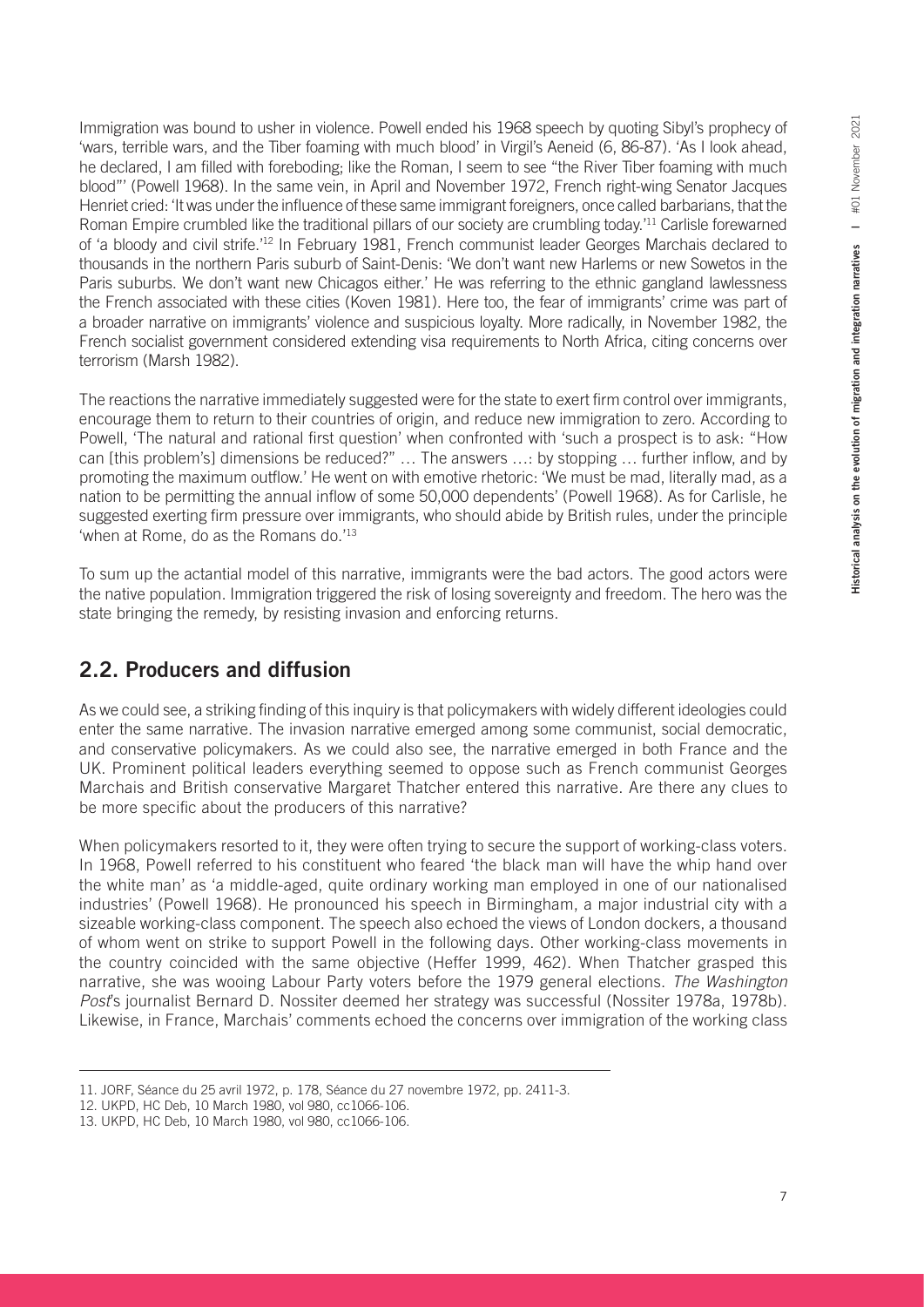in the northern and eastern Paris suburbs – the so-called 'red belt' of Paris. Therefore, it appears the producers of the narrative were among working-class voters, who represented such a powerful constituency that any politician, from the left or the right, had to echo their concerns.

Besides working-class voters, producers of the invasion narrative emerged in the state apparatus. In France, the Ministry of the Interior drew attention to the evacuation of Palestinian Liberation Organisation fighters from Beirut to North Africa to justify extending visa requirements to North African countries (Marsh 1982).

The invasion narrative, which often denounced a reversed colonisation, may be closely related to the colonial past of France and the UK. A broader study, including more countries, would likely find a different pattern in countries with a less important colonial past.

### 2.3. Impact

Inherent flaws limited the policy impact of the invasion narrative. The most serious was that this narrative, far from ensuring security, could raise tensions. After Powell's so-called 'Rivers of Blood' speech, in 1968, British Conservative Party leader Edward Heath sacked him from the Shadow Cabinet, in which he was Shadow Secretary of State for Defence (McLean 2001, 129-130). In March 1980, British Labour politician Alexander W. Lyon considered it 'offensive to suggest that because [people] are black or brown, they are a potential threat to the stability of this nation.<sup>'14</sup> The invasion narrative could encourage natives to attack them and usher in uncontrolled outbursts of violence. On Christmas eve 1980, in Vitry, a south-eastern suburb of Paris, communist strong-arm squads sacked and bulldozed a dormitory housing 318 black African workers from Mali. A week later, the head of the Paris Mosque, Rector Si Hamza Boubakeur, directly connected the event to recent declarations on immigration by communist officials and called on Marchais to condemn the action (Koven 1981).

A significant part of the native population also felt unwell about the racial categories the invasion narrative routinely manipulated. The Times alluded to the racial policies of Nazi Germany and the Holocaust when stating Powell's speech was 'the first time that a serious British politician has appealed to racial hatred in this direct way in our post-war history.'15 An impact of the invasion narrative, however, was to foster the development of alternative narratives that overcame its shortcomings.

# 3. The difference narrative

## 3.1. Content

In this narrative, immigrants were not malevolent actors. They were neutral. Problems did not emerge from their hostility or arrogance. Problems were simply an outcome of their difference. For this reason, we refer in this study to this narrative as the 'difference narrative.' The difficulty of integrating immigrants because of their differences implied that destination states should restrict immigration. There were a right-wing variant and a left-wing variant of this narrative. The former focused on differences in culture and skin colours, whereas the latter emphasised differences in economic standards.

<sup>14.</sup> UKPD, HC Deb, 10 March 1980, vol 980, cc1066-106.

<sup>15.</sup> *The Times*, Editorial comment, 22 April 1968.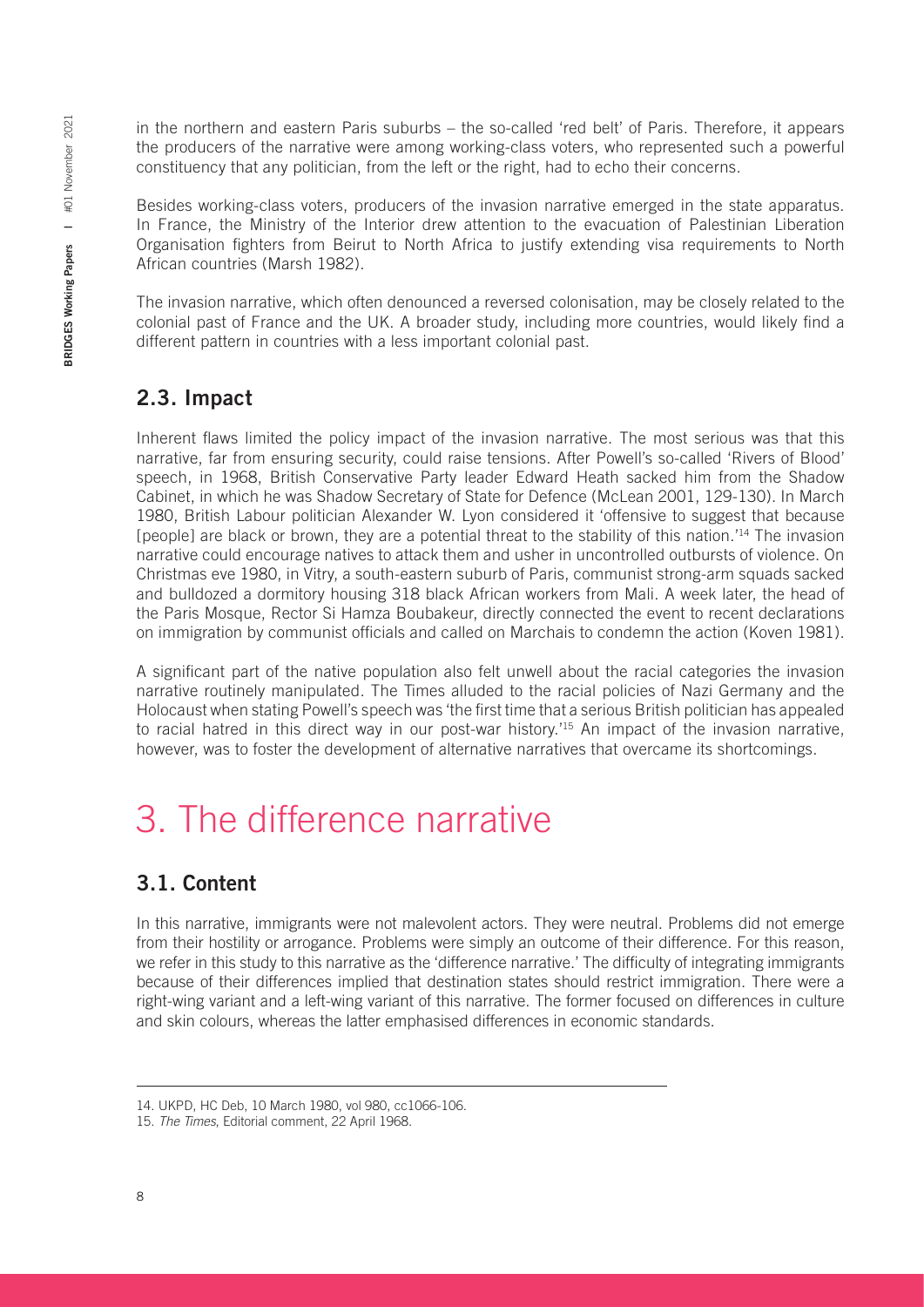In the right-wing variant, the proponents of the difference narrative put forward the differences in culture and skin colours between the destination countries and the immigrants from outside Europe. In the 1967 book *One Hundred Million French People*, published by the Éditions universitaires in Paris, French engineer Robert Delerm called to favour white immigration and systematically reject 'coloured people.' The reason was that only the former could end up identifying with other French people because they had the same colour (Delerm 1967). In April 1970, French journalist Pierre Locardel noted that when immigrants 'came from neighbouring countries, with mentalities and aspirations similar to ours… their assimilation did not pose too many problems.' By contrast, 'the language, customs, habits of blacks and North Africans isolate them in the nation.' Yet, as he continued, the latter were replacing the former among immigrants to France, with their overall number increasing fast. The risk was to 'end up modifying [France's] sociological and human structures' (Locardel 1970).

French right-wing Senator Jacques Henriet repeatedly requested between 1970 and 1973 the government to favour 'Latin' immigrants because 'we were civilised by people who came from Rome, Greece, as were the Spaniards, Portuguese and Italians.' Latin immigrants were 'more particularly and more easily assimilated.'16 Beyond the reference to 'assimilation', which simply implied similarities, his use of the verb 'civilise' carried the idea this Latin culture was also more advanced than others. Historian Rita China has further analysed how Islam came to appear as the central problem of immigration from the late 1980s, citing later comments by French right-wing President Nicolas Sarkozy emphasising western cultural superiority, in relation, among others, to gender roles (Chin 2017, 188, 195, 230).

In the UK too, in March 1980, British conservative MP Tony Marlow observed:

'We have imported 2 million people of a different culture … I do not say that it is a better culture or a worse culture, that it is an inferior culture or a superior culture; I say simply that it is a different culture*.*' 17

According to him, if the British people had been able to choose about such immigration, they would have said 'No.' His colleague John Carlisle also put forward that sometimes up to half of immigrants' children were 'totally unable to speak English,' generating serious costs for the British school system and their British classmates.<sup>18</sup> As later theorised by British journalist David Goodhart, similarities among people were the condition for successful taxation and a successful social security system. He argued that the welfare system would have no legitimacy in case of wide differences among people (Goodhart 2004). This narrative integrated the welfare system as an instance in which the difference of immigrants undermined social cohesion and solidarity.

In the left-wing variant, the difference narrative emphasised less differences in cultures than differences in economic standards, which too should justify restricting immigration. For French Senator Edouard Bonnefous, the 'dismal conditions' in which immigrants from North Africa, Sub-Saharan Africa, and Turkey lived in France came from their lower living standards. As Bonnefous put it, they were not ready to 'accept the price of housing paid by French workers.'<sup>19</sup> This difference triggered social neighbourhood problems between immigrants and natives.

The concern over the recurring race riots in the United States between 1964 and 1969 unified the leftwing and right-wing variants of the difference narrative. Even though those riots were not part of the immigration debate in the United States – but of the civil rights movement – European policymakers

<sup>16.</sup> JORF, Séance du 19 décembre 1970, p. 3046, Séance du 27 novembre 1972, pp. 2411-3, Séance du 3 decembre 1973, p. 2300.

<sup>17.</sup> UKPD, HC Deb, 10 March 1980, vol 980, cc1066-106.

<sup>18.</sup> UKPD, HC Deb, 10 March 1980, vol 980, cc1066-106.

<sup>19.</sup> JORF, Séance du vendredi 25 juin 1971, p. 1351.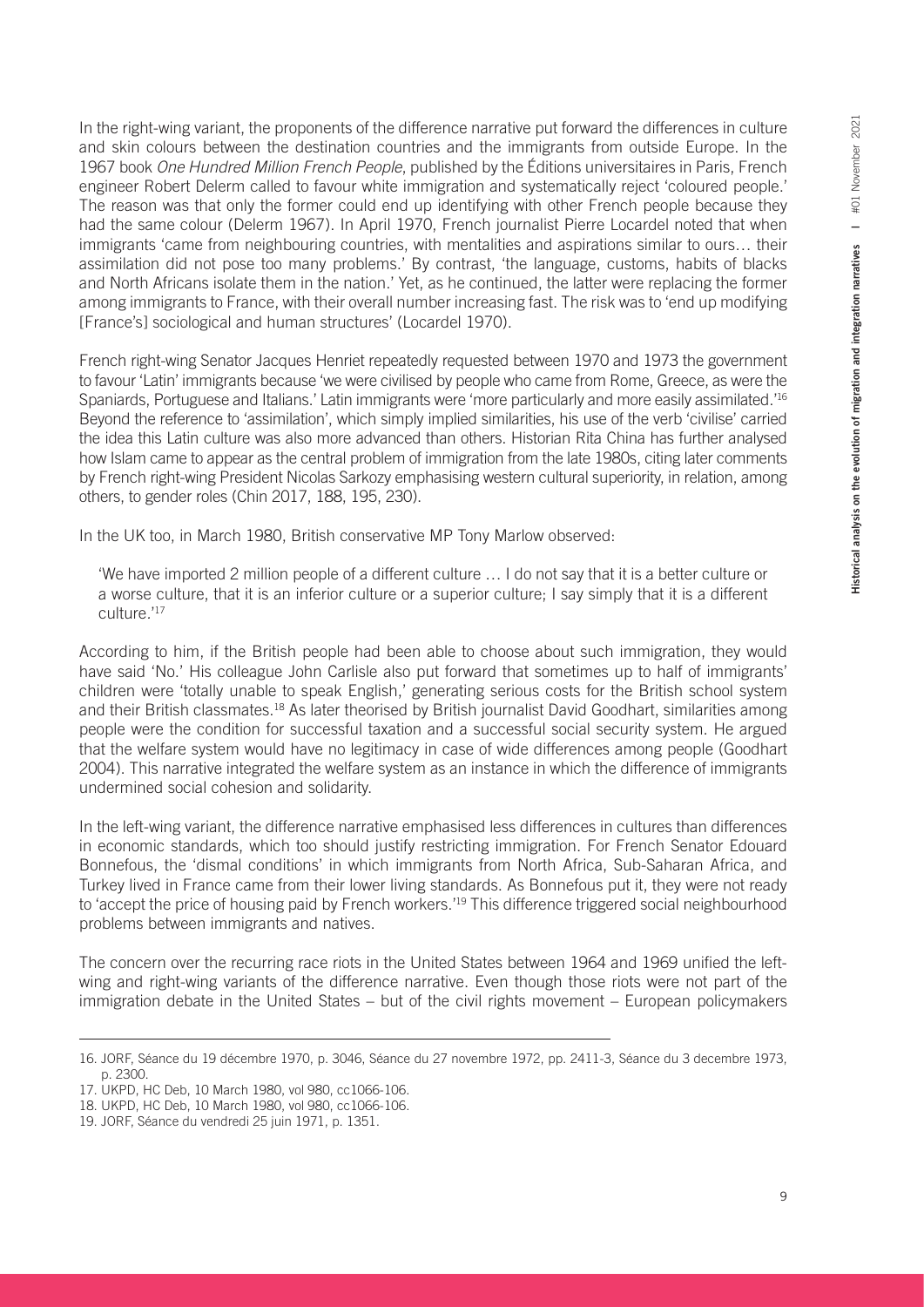considered immigration could produce those outcomes in Europe. They believed it originated in the existence in the United States of different populations: the descendants of European settlers and the descendants of African slaves. In September 1965, British Labour Prime Minister Harold Wilson justified restricting immigration given the racial explosion affecting other countries.<sup>20</sup> In November 1972, French right-wing Senator Jacques Henriet too explained US race riots as the result 'of old calls for the immigration of an African workforce.<sup>'21</sup> Interestingly here, the left-wing policymaker referred to race and the right-wing representative to economic aspects.

To sum up the actantial model of this narrative, the roles of good and bad actors were blurred. Immigration threatened to usher in social division and the collapse of institutions. Again, the hero was the state, bringing remedy by restricting immigration.

## 3.2. Producers and diffusion

As we could see, the difference narrative emerged in both France and the UK and on various sides of the political spectrum, even though there were variants on the left and the right. In contrast to the invasion narrative, the difference narrative was less a direct expression of working-class voters. It was a narrative that intermediate actors had refined. These actors took up the basic plan to restrict immigration, but they attempted to justify it by removing the invasion narrative's most violent features. The author mentioned above, Robert Delerm, was a civil engineer. His book received a supporting preface by the director of population and migration at the French Ministry of Social Affairs.<sup>22</sup> There was more investment of specialised knowledge in the production of the narrative. Trade unions also played a role in the production and diffusion of the left-wing variant of the narrative. In the UK, the Trades Union Congress economic committee chair David Basnett focused on the different standards between immigrant and native workers and observed the US predicament. Immigration of Mexican workers may have improved their standards, but they were so much lower than native workers' standards that this immigration was not desirable for the latter (Basnett 1984).

# 3.3. Impact

Even though the difference narrative did not assume hostility between immigrants and other groups like the invasion narrative, it still created social tensions in destination countries. Tensions could emerge among citizens – and not only between immigrants and natives – and could undermine territorial cohesion. In November 1967, French right-wing black Senator from Martinique Georges Marie-Anne condemned Delerm's calls to reject the immigration of 'coloured people' because they would never identify with French people. He reminded his colleagues that a majority of French in Guadeloupe, Martinique, Guiana, and Reunion were black.23 Likewise, in March 1980, British Labour politician Alexander W. Lyon argued racialist discourses had an offending impact on black people. They 'have settled in this country, [they] were born in this country and are citizens of it, and [they] expect to live the rest of their lives here.<sup>'24</sup> The difference narrative, especially when applied to skin colour, divided citizens in both France and the UK.

For the period we investigate, it is difficult to find legislation or even discourses on the occasion of new legislation openly referring to the difference narrative, especially when it had to do with skin colour.

<sup>20.</sup> *Sud-Ouest*, 29 septembre 1965, p. 3. See also Powell 1968.

<sup>21.</sup> JORF, Séance du 27 novembre 1972, pp. 2411-3.

<sup>22.</sup> JORF, Séance du 27 novembre 1967, p. 1865.

<sup>23.</sup> JORF, Séance du 27 novembre 1967, p. 1865.

<sup>24.</sup> UKPD, HC Deb, 10 March 1980, vol 980, cc1066-106.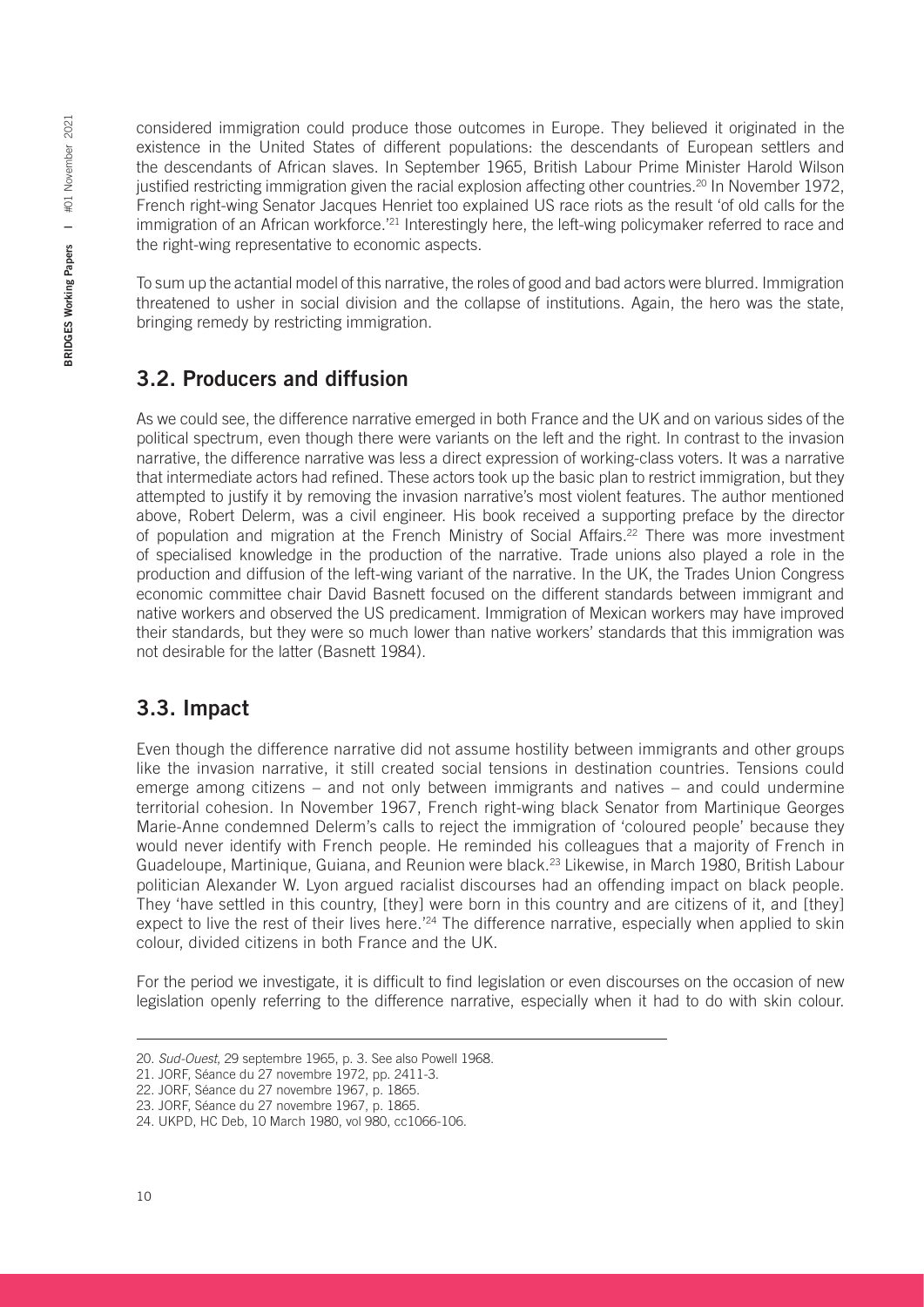In April 1970, French journalist Pierre Locardel claimed that 'giving priority to the white population (Spaniards, Portuguese, Turks, Yugoslavs in part, Eastern countries), assimilable after a generation,' was a central preoccupation of the government's efforts in the new immigration policy (Locardel 1970). Yet, there is no evidence of this claim close to decision-making centres. Historian Rita Chin has highlighted the continuation of the difference narrative in the following decades as politicians across Europe kept denouncing the failure of multiculturalism (Chin 2017). Yet, even then, the most detailed expressions of the narrative occurred far away from decision-making centres (Comte 2020). The main impact of this narrative, like for the invasion narrative, was probably to encourage the development of an alternative, more refined narrative that did not present immigrants negatively to avoid the problems related to these narratives.

# 4. The humanitarian narrative

# 4.1. Content (1): Immigrants' victimhood

In striking contrast to the invasion narrative, the humanitarian narrative denied migrants' agency. Immigrants were voiceless victims, and the narrative frequently resorted to the grammatical use of the passive voice (D'Amato and Lucarelli 2019, 1). The state had to protect them from malevolent actors, who happened to be all those making migration possible – providing transportation, employment, or accommodation in destination countries. There were two variants in this narrative, casting migrants as the victims of a new slave trade or of capitalist exploitation in the Marxist sense. Those two variants differed in the exact role of malevolent actors – slave owners or capitalist exploiters – not in the role of immigrants as victims.

#### *a) Slavery*

Typical terms to refer to those who helped migrants travel were 'traffickers' and 'smugglers' (Boswell, Geddes, and Scholten 2011, 4-5). In French, they also included 'négriers', which meant those who traded 'niggers', sometimes 'négriers des temps modernes' ('modern-day slave traders'), or 'marchands d'hommes' ('human traffickers'). The narrative called their activity 'smuggling', 'trafic clandestin' *('*illegal trafficking'), 'trafic d'hommes' ('human trafficking*'*), or 'trafic d'esclaves' ('slave trade').25 In October 1970, the local French newspaper *Sud-Ouest* headlined that 'The slave trade (in French, *la traite*) of Asians to the UK is taking on alarming proportions.'26

'Smugglers' or 'traffickers' were criminals (İçduygu 2021, 1). According to *Sud-Ouest*, 'there is no longer any doubt in Scotland Yard that a vast organisation with very many cogs, probably headed by a man of exceptional abilities, orchestrates' the slave trade of Asians to the UK.<sup>'27</sup> In short, irregular immigration to the UK would result from the activities of one criminal network. Seven months later, the newspaper headlined that the police had just dismantled the equivalent network for immigration to France: 'An African, head of the "ebony wood" traffickers, has been arrested in Barcelona.' The newspaper presented him as 'the head of the network that organised illegal immigration of blacks in France.'28

<sup>25.</sup> JORF, 11 August 1964, p. 981, Séance du 9 décembre 1974, p. 2639. *Sud-Ouest*, 4 September 1972, p. 4, 26 November 1981, p. 26.

<sup>26.</sup> *Sud-Ouest*, 30 October 1970, p. 4.

<sup>27.</sup> *Sud-Ouest*, 30 October 1970, p. 4.

<sup>28.</sup> *Sud-Ouest*, 22 May 1971, p. 24.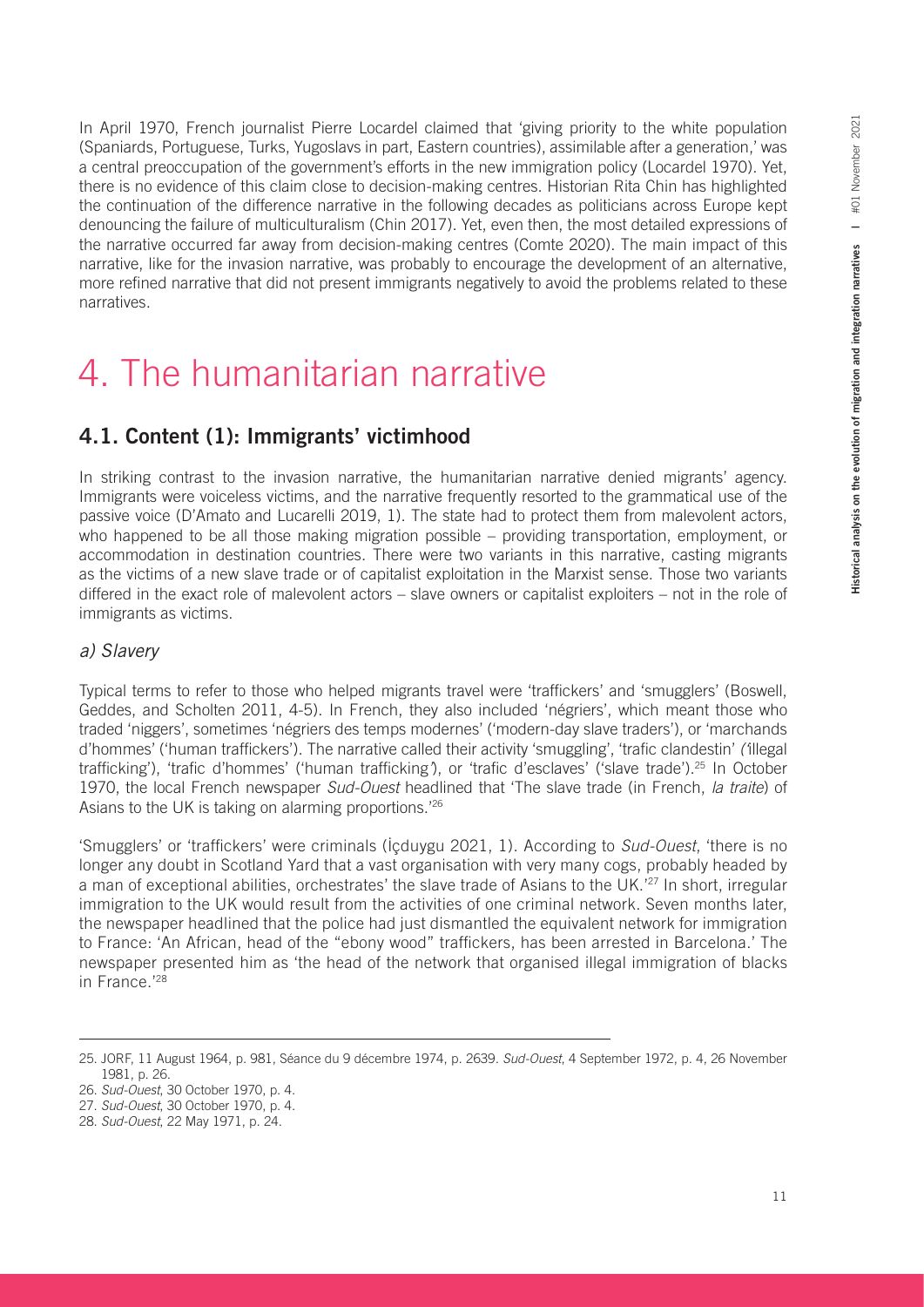The narrative claimed traffickers made high profits when transporting migrants, even though backing generally this claim with little evidence. The narrative's proponents who were the most precise mentioned £300 for an irregular journey to the UK in 1970, equivalent in purchasing power to €5,600 in 2021, 50,000 CFA francs for a trip from Dakar to France (€1,100 in 2021), and 250 French francs to cross the Pyrenees in a taxi (€260 in 2021).29 The higher costs to go to the UK had to do with the fact the origin countries of immigrants in the West Indies or South Asia were farther away. This difference supports the idea the migration pressure was stronger in France.

Traffickers typically deceived migrants. In May 1973, French right-wing Senator Guy Petit, mayor of Biarritz, near the Spanish border, declared in a passive-voice narrative: 'Many Africans, … victims of false promises from unscrupulous compatriots, are embarked, notably in Dakar for Spain or Morocco, to be transited to France.'30

Once in France, immigrants were the victims of 'unscrupulous employers.'31 In December 1981, for French communist Minister Anicet Le Pors, 'immigrant workers ... constitute[d] ... a veritable modern slave market.'32 In a flight of poetry in the Senate in April 1983, the French socialist minister of Economy, Finance and Budget, Jacques Delors, cried out: 'What about the freedom ... of the immigrant worker bent over his chain ...!'33

It followed the narrative that destination states needed to intervene to protect migrants. In June 1973,

In May 1973, French right-wing Senator Guy Petit declared 'Many Africans, … victims of false promises from unscrupulous compatriots, are embarked, notably in Dakar for Spain or Morocco, to be transited to France.'

French Senator Jean-Pierre Blanchet, rapporteur of the social affairs committee, and not part of any political group, offered an extensive account of the slave trade narrative, including necessary policy actions. He donned the clothes of former abolitionists of slavery:

'The problem, of course, is not new. Slave traders have always existed, and there will always be individuals willing to speculate on the misery of others. The exploitation of man by man is as old as the world … It is the duty of the government to put an end to this degrading industry for the human condition.'34

As he went on, it was 'therefore necessary to grant these immigrants the maximum protection if they suffered harm, by enacting sufficiently severe penalties.'

This narrative has survived until today, with the terms 'smugglers' or 'smuggling' having steadily risen in English books since 1945, according to Google Books Ngram Viewer.

<sup>29.</sup> *Sud-Ouest*, 30 October 1970, p. 4, 22 May 1971, p. 24.

<sup>30.</sup> JORF, Séance du 8 mai 1973, pp. 311-2.

<sup>31.</sup> JORF, Séance du 27 juin 1973, pp. 993-8.

<sup>32.</sup> JORF, Séance du 16 décembre 1981, p. 6328.

<sup>33.</sup> JORF, Séance du 6 avril 1983, p. 65.

<sup>34.</sup> JORF, Séance du 27 juin 1973, pp. 993-8.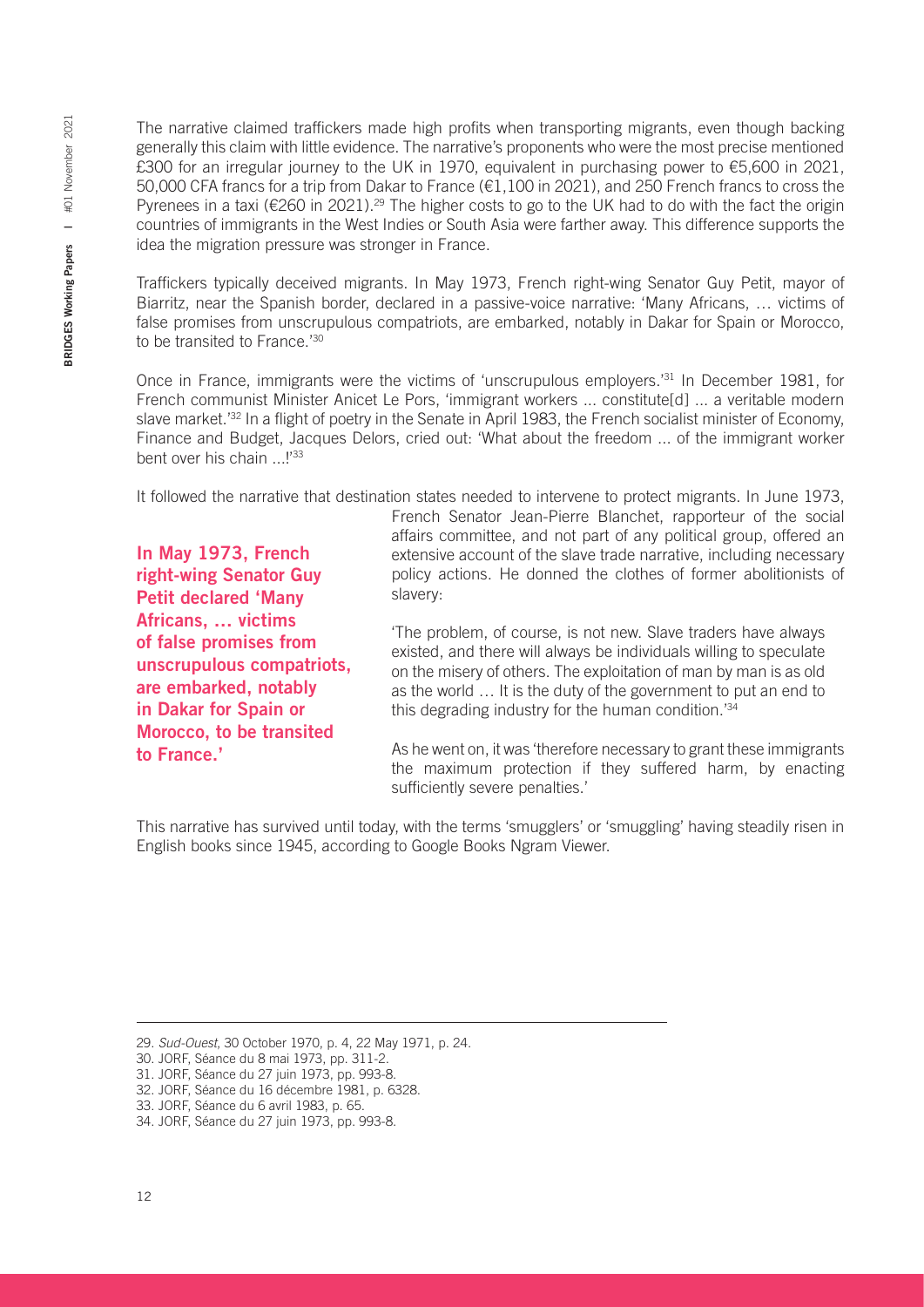

#### GRAPH 1. 'Smuggling' and 'smugglers' occurrences in english-language books

Source: Google Books Ngram Viewer.

The same trend has taken place in French books since 1960 for the equivalent French term 'passeurs.'



#### GRAPH 2. 'Passeurs' occurrences in french-language books

Source: Google Books Ngram Viewer.

In May 2015, at the onset of the recent migration crisis, French journalist Guillaume Larrivé still wrote in Le Figaro: 'These are not, for the most part, spontaneous movements, but flows organised by traffickers, new slave traders who adapt their criminal activity by creating lucrative circuits' (Larrivé 2015).

#### *b) Exploitation*

The second variant of the humanitarian narrative depicted immigrants in Marxist terms as an exploited proletariat.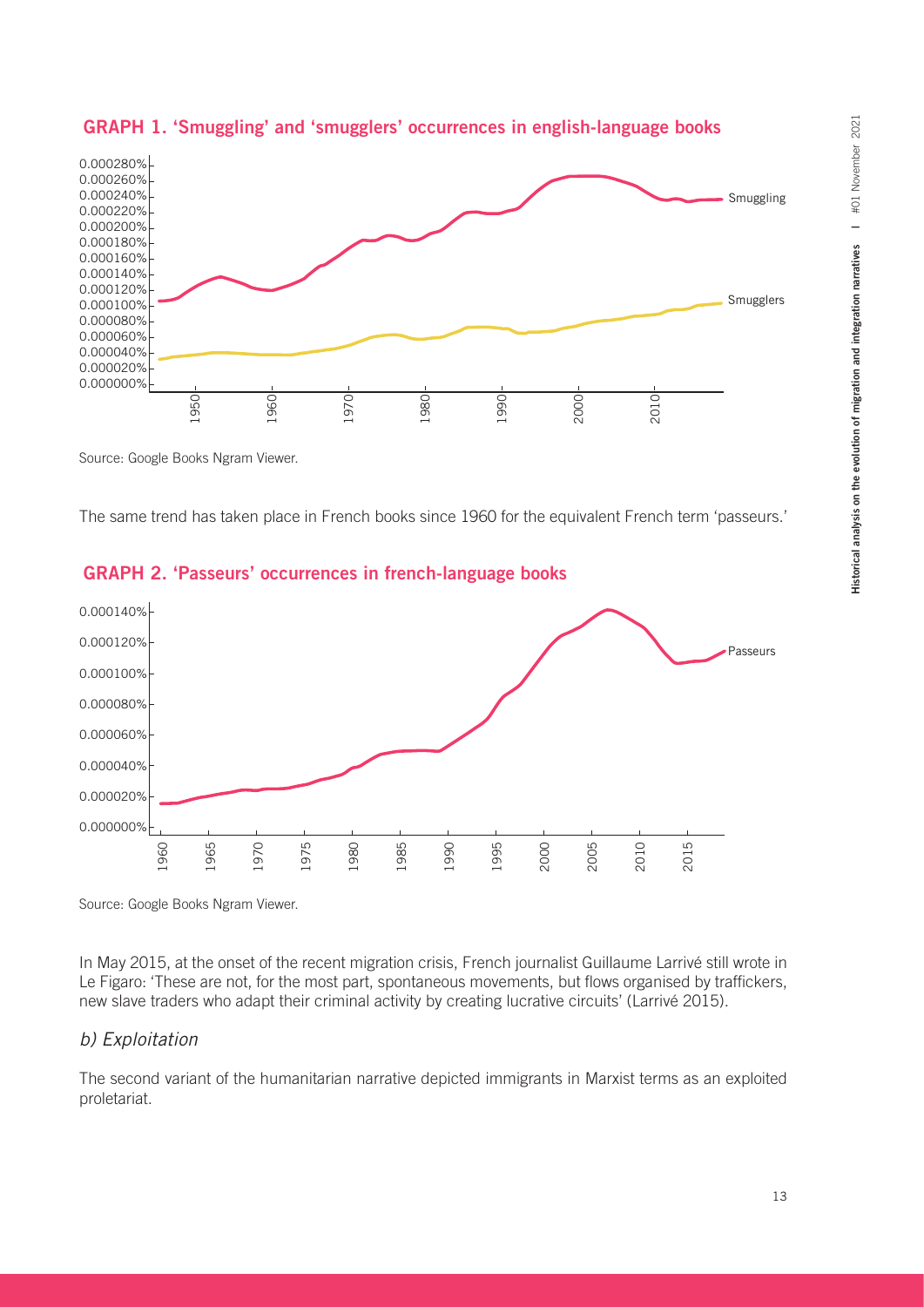In terms of wages and working conditions, as early as February 1962, French Christian Democratic Senator André Fosset was concerned about 'the risk of creating a new under-proletariat, which could arise from the insufficiently organised immigration of these workers.<sup>35</sup> In June 1964, French communist Senator Raymond Bossus related that immigrant workers employed in Citroën factories in Paris were 'constantly bullied.'36 In April 1968, for the French Democratic Confederation of Labour (CFDT) – a formerly Christian union close to the socialists – 'employers, preoccupied with the exclusive search for profit, exploit immigrant workers.'37 In December 1969, French communist Senator Fernand Châtelain declared that 'immigration policy intends to provide large capitalist corporations with cheap labour to increase their profit and put pressure on the wages of all workers.<sup>'38</sup> In March 1980, French socialist Senator Roger Quilliot considered immigrant workers were 'deceived by the false promises of unscrupulous employers.' They were then 'overexploited' and found themselves in 'most deplorable living conditions.'39 In January 1981, the French communist candidate for the upcoming presidential election, Georges Marchais, who had previously entered the invasion narrative, then blended the slavery variant with the exploitation variant of the humanitarian narrative. He saw 'massive immigration ... [as] a consequence of the capitalist regime … French employers … resort [to it] in the same way that the slave trade in the past was practised.'40

In terms of accommodation, the most frequent expression referred to 'lamentable and inhumane living conditions,' repeated on various occasions, particularly by French communist Senator Louis Talamoni.41

In March 1980, French socialist Senator Roger Quilliot considered immigrant workers were 'deceived by the false promises of unscrupulous employers.' They were then 'overexploited' and found themselves in 'most deplorable living conditions.'

Bossus spoke of 'scandalous conditions' in which immigrant workers of Citroën factories lived near Paris in the mid-1960s.<sup>42</sup> In October 1964, Talamoni referred to 'the inhumane overexploitation … carried out by certain owners of the land where [the] barracks [of immigrants] are installed.'43 In December 1969, Châtelain depicted immigrant workers as 'liv[ing] in slums and overcrowded hotels, at the mercy of sleep traffickers.'44 For *Sud-Ouest* in April 1971, 80 per cent of 'black African workers' in France were 'subjected to scandalous exploitation' for housing.45 In November 1974, Châtelain described the housing conditions of 39 Turkish and Pakistani immigrant workers on a construction site in western France for the SNCF – the nationalised railway company. 'They have been parked in an SNCF station for over two months, housed in disused wagons, equipped only with a few wood stoves, without a sink, toilet, shower or running water in the premises.'46

The natural reaction was for the state to scrutinise immigrants' employment and housing conditions. In May 1962, Fosset asked the French minister for Labour 'what measures the government intend[ed] to take to … ensure control over [immigrants'] employment.'47 In

<sup>35.</sup> JORF, 9 May 1962.

<sup>36.</sup> JORF, Séance du 27 juin 1964, p. 888

<sup>37.</sup> 'La CFDT et le sort des travailleurs immigrés.' *Sud-Ouest*, 12 April 1968, p. 8.

<sup>38.</sup> JORF, Séance du 7 décembre 1969, p. 1444.

<sup>39.</sup> JORF, Séance du 14 mai 1980, pp. 1952-3.

<sup>40.</sup> *Sud-Ouest*, 8 January 1981, p. 2.

<sup>41.</sup> JORF, 11 August 1964, p. 981, Séance du 15 octobre 1964, pp. 1091-2, 1094, Séance du 18 mai 1965, p. 305. See also JORF, Séance du 2 octobre 1970, pp. 1410, 1435-6.

<sup>42.</sup> JORF, Séance du 27 juin 1964, p. 888.

<sup>43.</sup> JORF, Séance du 15 octobre 1964, pp. 1091-2, 1094.

<sup>44.</sup> JORF, Séance du 7 décembre 1969, p. 1444.

<sup>45.</sup> 'Ils sont officiellement 40 000 en France.' *Sud-Ouest*, 1 April 1971, p. 20.

<sup>46.</sup> JORF, Séance du 20 novembre 1974, pp. 1858-9

<sup>47.</sup> JORF, 9 May 1962.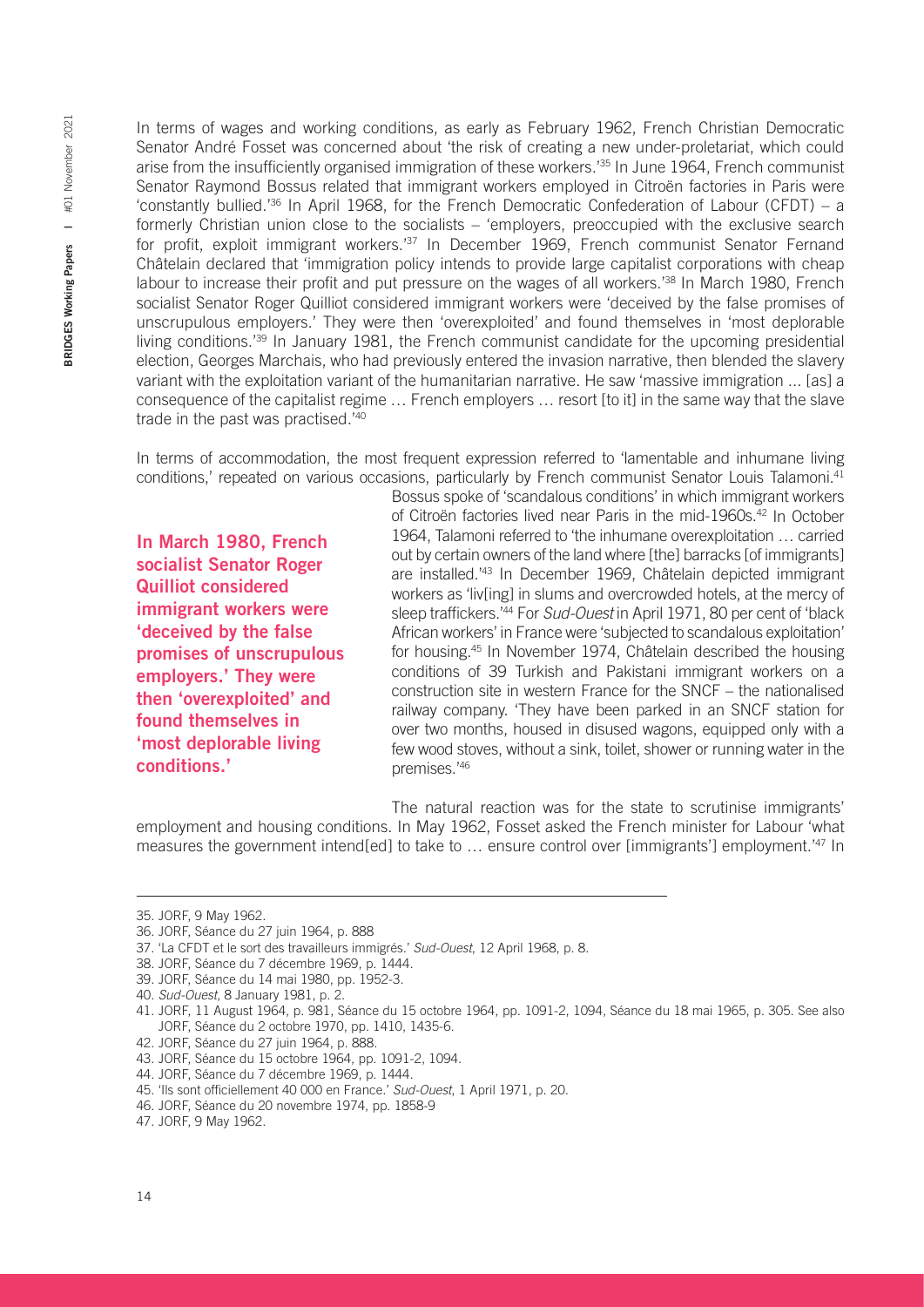May 1965, Talamoni asked the government 'what measures it intend[ed] to take: first, to provide these workers with decent accommodation following basic hygiene rules; second, against the sleep traffickers who make big profits from this situation.<sup>'48</sup> For French left-wing Senator Pierre Barbier in November 1969, 'immigrant labour … must benefit from much greater protection.'49 For the CFDT in June 1970, the 'lack of ... control ... exposes [immigrant workers] to multiple forms of exploitation', and the union called for increasing 'the protection of immigrant workers.'<sup>50</sup> In October 1970, it mattered for Châtelain to 'quickly liquidate the slums' (in French *bidonvilles*).51 In March 1980, Quilliot requested the government take 'sanctions ... against employers who take advantage of these workers' misery and illegal situation to exploit them further.'52 Likewise, in April 1983, the 'Association for the Support of Immigrant Workers' (in French, ASTI) called for sanctions against those who housed them in squalid conditions, the so-called 'sleep traffickers.'53

# 4.2. Content (2): Restricting to protect

Let us now turn to the dark side of the humanitarian narrative: the reactions it triggered and the consequences on immigration. Officially, the humanitarian narrative's primary goal was not to restrict immigration, like the invasion narrative and the difference narrative assumed. Yet, in practice, it was as much as the others a restriction narrative. As far as 'smugglers' were concerned, their criminalisation ipso facto eliminated crucial actors for migration flows to occur. In May 1973, French communist Senator Jacques Duclos made this link explicit when accusing the government that 'if [immigrants] enter our country illegally, it is because you are not able to take measures to prevent the traffickers from doing their dirty work.'54 Likewise, in December 1984, communist Senator Paul Souffrin, from the industrial *département* of Moselle, inextricably linked humanitarian and restrictive stances:

'The communists have always favoured stopping illegal immigration and firm control of all immigration ... The fight against illegal immigration can succeed only if we take more effective measures against the smugglers and employers of this type of labour.'55

Regarding wages, imposing higher wages for immigrant workers often meant rejecting those who could not find employment paid above the threshold the government had defined. From 1969 onwards, the government refused to deliver work permits to immigrants when it considered the proposed wages were too low.<sup>56</sup> In June 1973, the Gaullist secretary of state to the minister of Labour, Employment and Population, Christian Poncelet, explained the indissociable link between the goals of the humanitarian narrative and the restrictions to immigration:

'The social policy conducted in favour of foreign workers – a policy to which everyone subscribes – would lose its effectiveness if the number of foreign workers who come to us was to exceed certain limits: public finances are not inexhaustible. Thus, if we want to offer the foreign workers that we welcome decent working and living conditions ..., we must fight anarchic and clandestine immigration. I do not hear any voice against this obligation.'<sup>57</sup>

<sup>48.</sup> JORF, Séance du 18 mai 1965, p. 305.

<sup>49.</sup> JORF, Séance du 27 novembre 1969, pp. 946, 950.

<sup>50.</sup> 'CFDT: Travailleurs immigrés.' *Sud-Ouest*, 10 June 1970, p. 10.

<sup>51.</sup> JORF, Séance du 2 octobre 1970, pp. 1410, 1435-6.

<sup>52.</sup> JORF, Séance du 14 mai 1980, pp. 1952-3.

<sup>53.</sup> *Sud-Ouest*, 14 April 1983, p. 8.

<sup>54.</sup> JORF, Séance du 3 mai 1973, pp. 261, 264.

<sup>55.</sup> JORF, Séance du 17 décembre 1984, p. 4660.

<sup>56.</sup> JORF, 15 March 1970.

<sup>57.</sup> JORF, Séance du 27 juin 1973, pp. 993-8.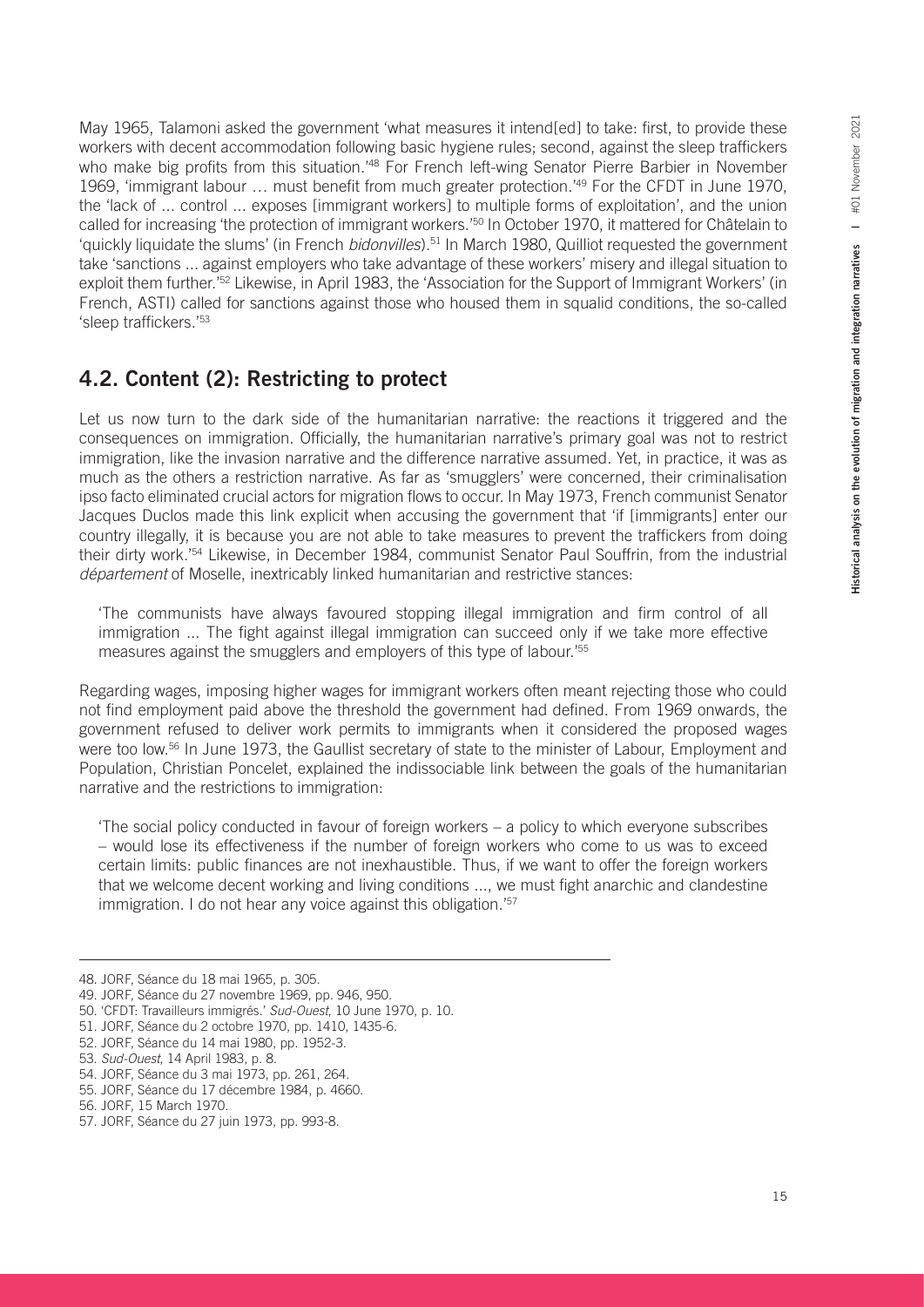2021 BRIDGES Working Papers | #01 November 2021 #01 November **SRIDGES Working Papers** |

When the government forced specific companies employing immigrant workers to increase wages, they sometimes had to cut jobs. In 1974, after the Labour Inspection forced the company mentioned above, employing Turkish and Pakistani immigrant workers on a construction site in western France for the SNCF, to increase wages, 'the company ceased its activity on the site.'58 Once immigrants had lost their jobs, they were liable to be deported. In May 1984, left-wing Senator Edouard Bonnefous warned that offering vocational training to immigrant workers to find better-paid jobs would cost too much because many could not even speak French. As left-wing Senator Max Lejeune summed up: 'The impossibility of retraining because of the poor command of our language by these foreign workers leads ... to assisting in voluntary departures.'<sup>59</sup> In those conditions, as centre-right Senator Jean Colin put it, even letting in the country immigrants who could not find a job 'constitute[d] a danger.'60

In October 1979, communist Senator Anicet Le Pors also used the humanitarian goal of protecting immigrants to end up justifying restrictions to immigration: 'It is now necessary really to stop any new immigration of workers, in the interest of immigrant workers in France, in the interest of immigrant workers who are likely to come and, of course, in the interest of French workers.<sup>'61</sup> In contrast to the difference narrative, the humanitarian narrative put forward that restrictions were in the interest of immigrant workers. By preventing them from coming and occupying jobs, government restrictions protected them. In August 1983, CGT Executive Board member Joannès Galland summed up: 'We have long advocated a policy of stopping immigration in the very interests of French and immigrant workers.<sup>'62</sup>

'It is now necessary really to stop any new immigration of workers, in the interest of immigrant workers in France, in the interest of immigrant workers who are likely to come and, of course, in the interest of French workers.'

Regarding housing, the government would not subsidise the accommodation of all potential immigrant workers. Subsidies led the government to reduce entries to control costs. As communist Senator Louis Talamoni put it as early as June 1966, the government should not use existing housing budgets for the housing of immigrant workers: 'Under no circumstances can the rehousing of … emigrant workers occur to the detriment of the poorly housed French.'63 In response to a question in the Senate, the Gaullist government made clear in October 1970 that 'a comprehensive policy of controlled immigration [was] essential to ensure the effectiveness of the measures taken to reduce slums and unsanitary housing.'64

Leading policy actors recognised how the humanitarian narrative could help restrict immigration dramatically. Left-wing Senator

Edouard Bonnefous, who had contributed to the invasion narrative, came to consider how promising the humanitarian narrative could be. In December 1974, he argued that if employers 'remunerate[d] all activities at their real economic value for the community', there would be no need for immigrant workers.<sup>65</sup> Even more explicitly, in December 1977, the socialist vice-president of the Senate, André Méric, argued that 'a very substantial increase in wages' was the condition for 'the substitution of French workers for immigrant workers.<sup>766</sup> In December 1978, centre-right Secretary of State for the Status of

<sup>58.</sup> JORF, Séance du 20 novembre 1974, pp. 1858-9.

<sup>59.</sup> JORF, Séance du 2 mai 1984, pp. 534-5.

<sup>60.</sup> JORF, Séance du 5 décembre 1984, p. 4092

<sup>61.</sup> JORF, Séance du 18 octobre 1979, p. 3357.

<sup>62.</sup> 'Après l'interview de Marchelli à *Sud-Ouest* le débat sur les immigrés prend de l'ampleur.' *Sud-Ouest*, 19 August 1983, pp. 1-2.

<sup>63.</sup> JORF, Séance du 22 juin 1966, p. 908.

<sup>64.</sup> JORF, Séance du 2 octobre 1970, p. 1436.

<sup>65.</sup> JORF, Séance du 1<sup>er</sup> décembre 1974, p. 2754.

<sup>66.</sup> JORF, Séance du 5 décembre 1977, p. 3487.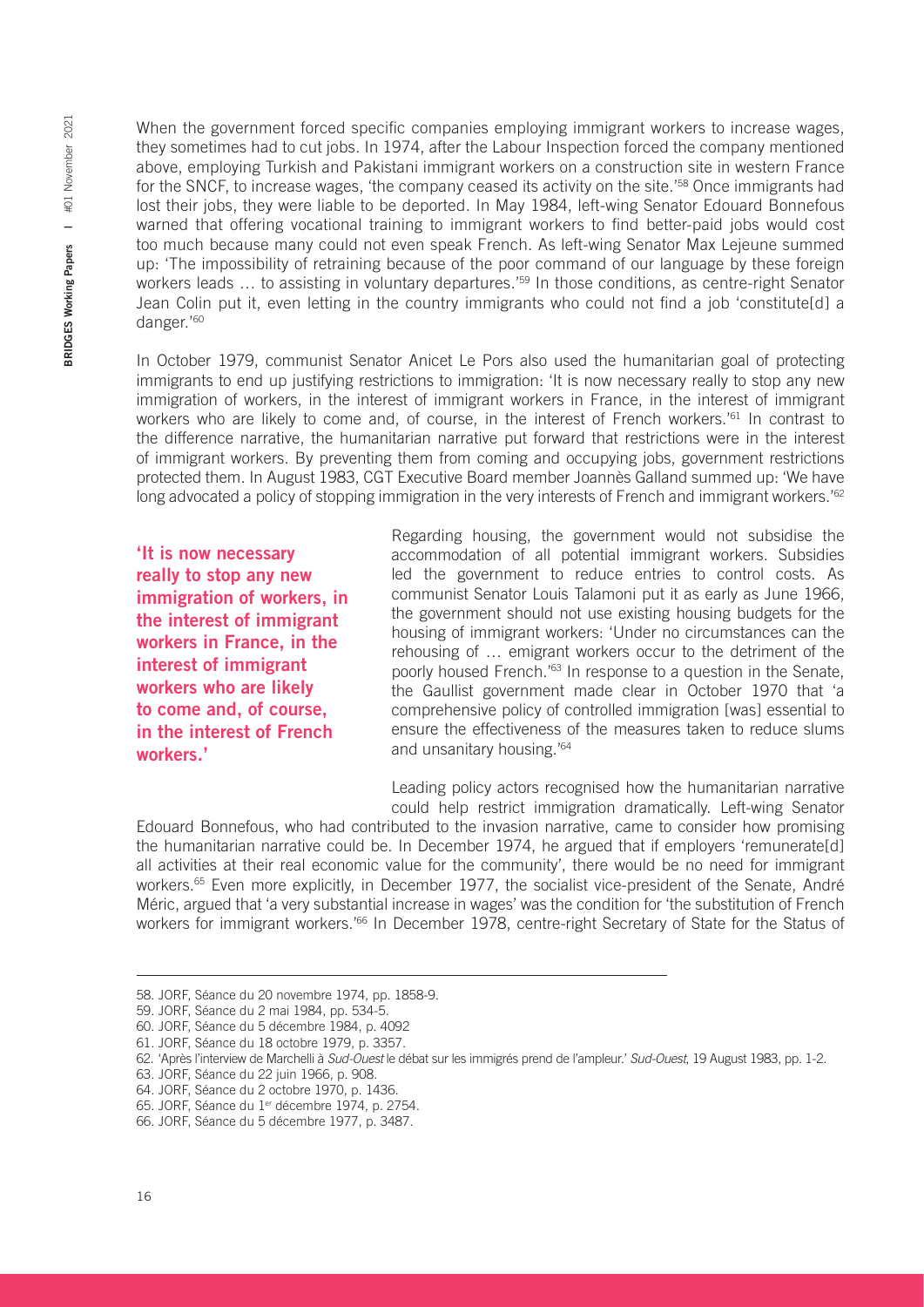Manual and Immigrant Workers Lionel Stoléru argued that by 'chang[ing] working conditions … we can achieve a normal substitution of French workers for immigrant workers.'67

The claims of the humanitarian narrative to protect immigrants should not be mistaken for reflecting some sort of morals of policymakers. As this analysis has shown, policymakers were well aware of the indissociable link between these claims and their restrictionist agenda. As the declarations of, for instance, Edouard Bonnefous show, they merely used their humanitarian claims to achieve restrictions.

To sum up the actantial model of this narrative, the good actors were the native population, organised by the state, with extensive humanitarian values. Immigrants occupied the role of voiceless and dehumanised victims. The villains were all those making migration possible – smugglers, employers, and landlords who provided migrants with transportation, employment, and housing. The hero was the state, chasing the villains and restoring justice. Interestingly, immigration restriction did not appear in this narrative structure as a remedy but as an outcome. Historical documents reveal, however, this outcome was the major preoccupation of the proponents of the narrative.

## 4.3. Producers and diffusion

Now that we have reviewed the content of the narrative, let us turn to identify its producers. Among French parliamentarians, Louis Talamoni was a vocal proponent of the Marxist variant. A communist senator of Paris south-eastern suburbs, Talamoni was also a native of Corsica, to which he kept close links, which he regularly defended in the Senate, and where he finally died in 1975.<sup>68</sup> It is likely that his denunciation of the exploitation of foreign immigrant workers also aimed to defend opportunities for workers from Corsica, an integral part of France but less developed.

More broadly, the humanitarian narrative appears to have emerged through representatives of French workers, denouncing the pay levels and working conditions of immigrant workers. Both the Communist Party and trade unions were producers of the humanitarian narrative. They maintained they reported claims of immigrant workers even though evidence suggests their claims differed from immigrants'. In Renault factories in April 1973, the General Confederation of Labour (CGT) and the CFDT strove to shape immigrants' claims and distributed leaflets referring to low-paid immigrant workers.<sup>69</sup> In May 1973, the president of the communist group in the Senate, Jacques Duclos, declared 'four immigrant workers [had gone] on hunger strike in Montreuil [in the east of Paris] … to protest against the working conditions which are imposed on immigrant workers (refusal to conclude employment contracts, arbitrary dismissals, reduced wages).' However, as the secretary of state to the minister of Labour, Employment and Population, Christian Poncelet, clarified following Duclos' comment, those immigrants were primarily trying to get a work permit. They had not complied when entering the country, with the recent regulation of 1972 aiming to restrict immigration.<sup>70</sup> Their action did not seek to increase their wages or improve their working conditions in contrast to Duclos' comments.

Even though in France trade unions and the Communist Party were the primary producers of the humanitarian narrative, especially its exploitation variant, it is again a striking finding of this inquiry that, as we could see, there were proponents of the humanitarian narrative on all sides of the political spectrum. Neither the communists nor even the left had the monopoly of even the Marxist variant. Right-wing ministers routinely took up the humanitarian narrative. In terms of countries, however, France was the centre of this narrative, which was less salient in British debates during that period.

<sup>67.</sup> JORF, Séance du 4 décembre 1978, p. 4151.

<sup>68.</sup> Sénat, Notice biographique de Louis Talamoni, [http://www.senat.fr/senateur/talamoni\\_louis000302.html](http://www.senat.fr/senateur/talamoni_louis000302.html).

<sup>69.</sup> 'Renault auto works in France are half paralyzed on Apr. 18 by intensified work stoppages.' *New York Times*, 19 April 1973. 70. JORF, Séance du 3 mai 1973, pp. 261, 264.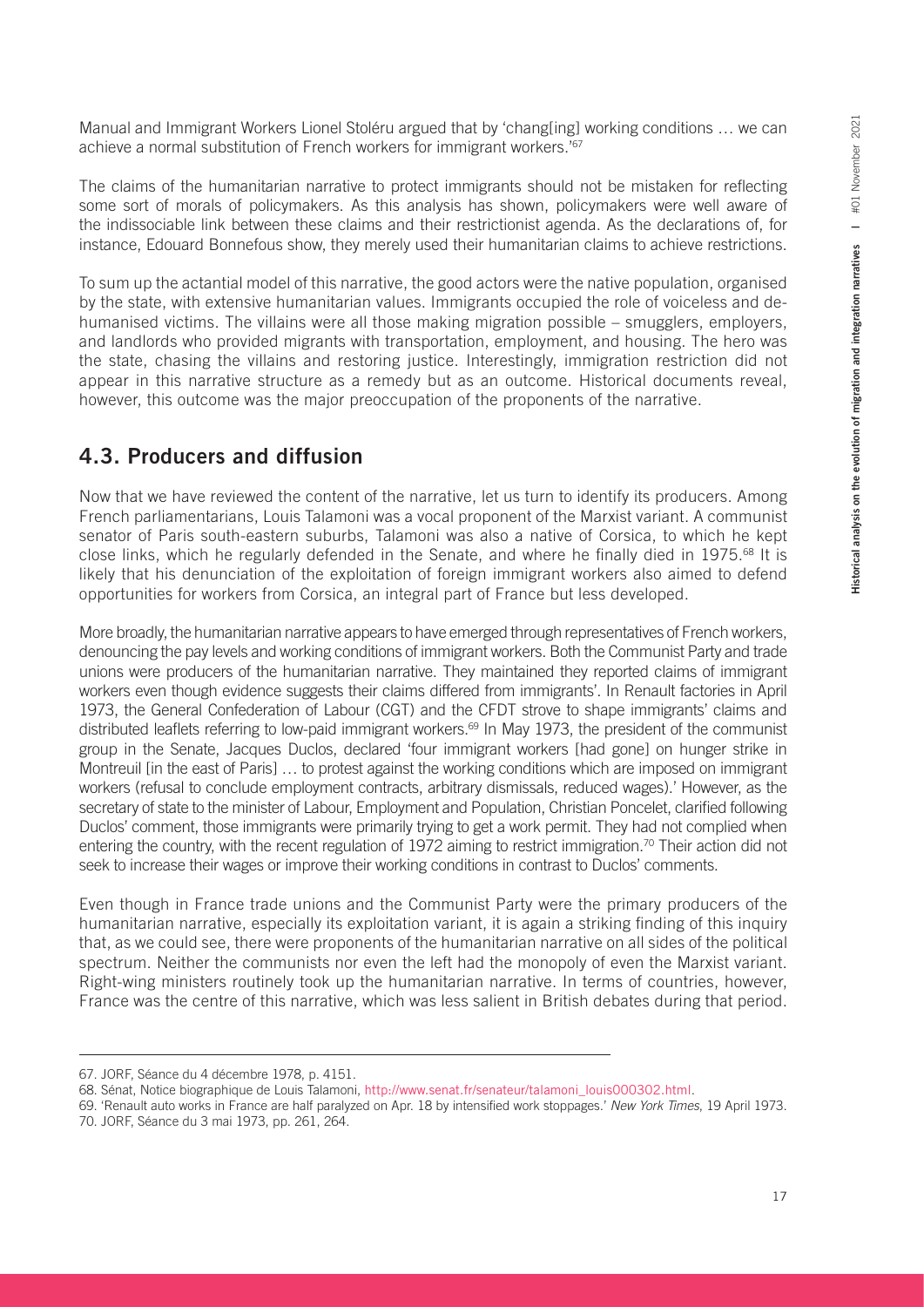### 4.4. Impact

The humanitarian narrative overcame the shortcomings of the invasion narrative and the difference narrative. It did not encourage violence against immigrants like the former. It was not likely to generate tensions within destination countries, which were already diverse in terms of race and culture. Whereas the proponents of both the invasion narrative and the difference narrative faced accusations of fostering racism, insensitivity to the situation of immigrants, or division among citizens, the humanitarian veil of the humanitarian narrative explains why few challenged it. It is the author's opinion that those reasons contributed to making the humanitarian narrative dominant when passing restrictive migration legislation.

The humanitarian narrative quickly gained traction in the press as government officials packaged their efforts to restrict immigration with the humanitarian mask of protecting immigrants. After the Marcellin-Fontanet circulars of January and February 1972 had entered into force to restrict immigration, the government summed up their objectives: to 'harmoniously integrate immigration policy into the employment policy framework; to increase social protection for foreign workers.' In April 1973, *Sud-Ouest* uncritically reported this narrative, only regretting the new framework still did not apply to Algerians and the nationals of former French colonies in Africa, 'to the detriment of whom the "sleep traffickers" and other brown employers thus have every opportunity to carry out their culpable activities' (Dumora 1973).

The humanitarian narrative quickly gained traction in the press as government officials packaged their efforts to restrict immigration with the humanitarian mask of protecting immigrants.

In September 1973, Gaullist Minister for Labour and Population Georges Gorse referred to 'the interests of … immigrants themselves' and presented as follows the government's immigration policy: 'strictly controlling the entry of foreign workers, ensuring that they have decent material and moral conditions of life, these two objectives being strictly linked.'71 In October 1974, a *Sud-Ouest* headline quoted government declarations: 'The entry of foreign workers remains suspended "to preserve the future and prepare for their future reception"' (Chatenay 1974). Likewise, in January 1976, *Sud-Ouest* headlined: 'Increased protection of immigrant workers and fight against human smugglers.' The article referred to new draft legislation stepping up the crackdown on 'sleep traffickers.'72 In April that year, another piece had for title: 'Adopted: Two

texts aimed at "moralising" the employment and housing of immigrants.' The piece discussed how the government 'stepped up repression' and 'pursued stopping immigration at the source through negotiations with labour-exporting countries.'73

The government and parliament translated the narrative into actual legislation. Under the guise of protecting immigrants, legislative measures aimed at restricting immigration and protect national workers. By 1972, the government had made clear they would not accept immigrant workers if their employer had not beforehand submitted to the national agency for employment an application, including the salary and housing conditions of the worker (Dumora 1973). The government strengthened border controls and passed two laws against 'human traffickers and sleep traffickers.'74

<sup>71.</sup> 'Nouvelles mesures sociales annoncées en faveur des travailleurs immigrés, mais après le 31 octobre, la réglementation contre les clandestins sera appliquée avec rigueur.' *Sud-Ouest*, 25 September 1973, p. 2.

<sup>72.</sup> *Sud-Ouest*, 16 January 1976, p. 20.

<sup>73.</sup> *Sud-Ouest*, 30 April 1976, p. 2.

<sup>74.</sup> *Sud-Ouest*, 25 September 1973, p. 2.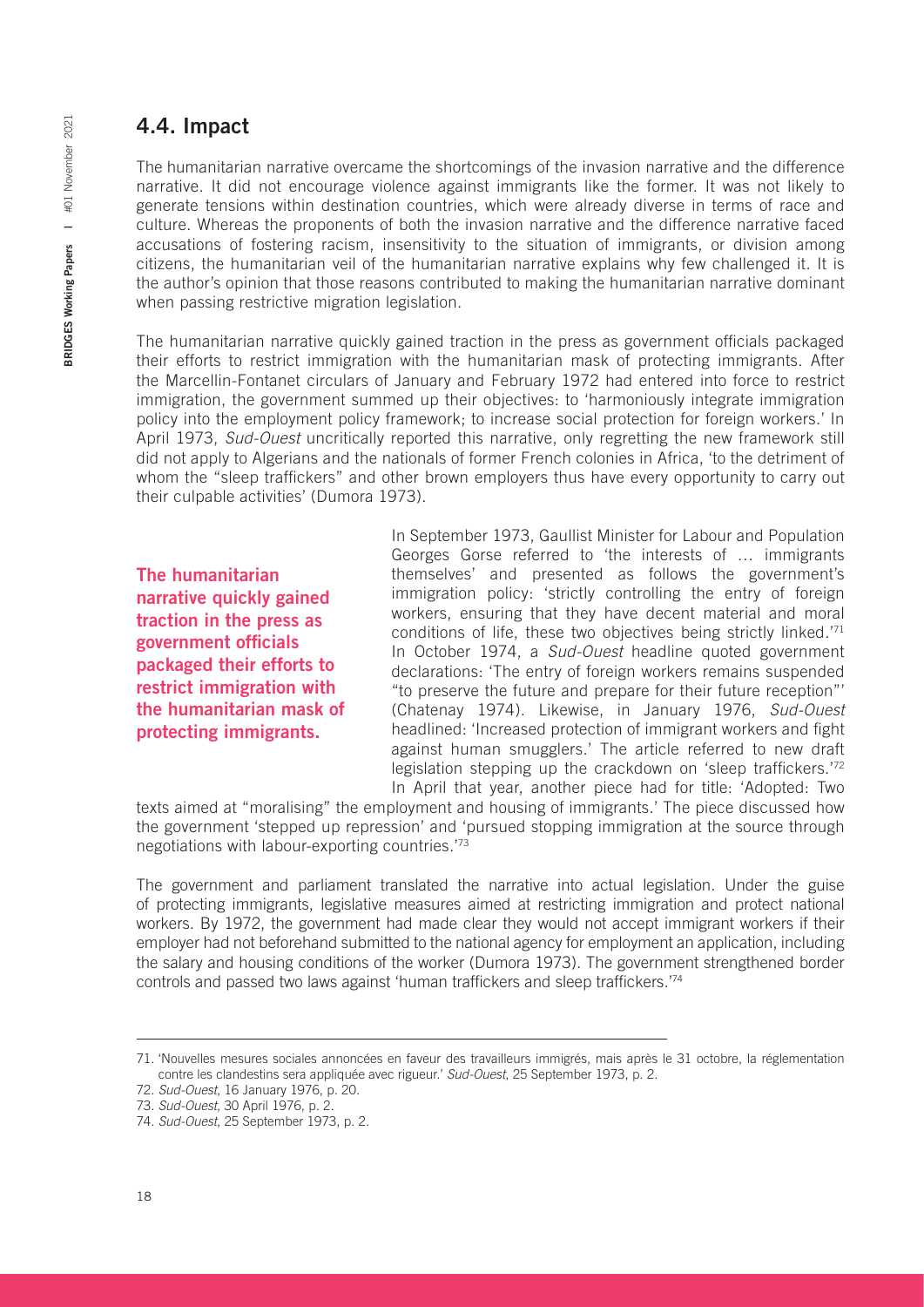As early as June 1973, the Gaullist secretary of state to the minister of Labour, Employment and Population, Christian Poncelet, welcomed the effects with the

'drop of around 45 per cent in two years in the number of foreign workers entering France. It fell from 195,000 in 1970 to 117,000 in 1972, and this drop is even more remarkable as it took place during a period during which our country experienced very strong economic conditions.'

He went on to justify further curbs on immigration to achieve the 'social policy … in favour of foreign workers.' They included strengthening border controls and reaching out to North and Sub-Saharan African countries of emigration 'so that they exercise strict control over people who wish to come and work' in France. They also included 'prohibit[ing] temporary employment companies from hiring Algerian or African workers looking for a first job, because of the precariousness of the employment offered by these companies.'75

In October 1974, the government decided to abolish the last leftovers of the freedom of movement between France and its former African colonies, inherited from the late colonial period, and subject them to residence and work permits from 1 January 1975. In the Senate, the government presented the step as a way 'to provide increased social protection to the nationals of these countries.'76 Besides overcoming the shortcomings of other narratives on domestic stability, the humanitarian narrative may also have been useful to keep good relations with former colonies for both France and the UK and even in enticing them in the control of migration flows. However, we did not find evidence that this aspect was a major preoccupation of destination states. The dominant orientation seems to have been not to compromise on restrictive migration objectives for the sake of good relations with former colonies. As far as the latter were concerned, we did not find evidence either they had a serious agency to influence the migration policies of their former metropoles. The humanitarian narrative to justify restrictive legislation was more addressed to the national population than to former colonies.

In August 1983, socialist Secretary of State for Family, Population, and Immigrant Workers Georgina Dufoix considered that 'since July 1982 the government has held a "reinforced regulatory arsenal against the trafficking of labour"' targeting, in this order, 'fraudulent employers, smugglers and other human traffickers, and [finally] clandestine immigrants.'77

The humanitarian narrative has been widespread until today. A recent article by migration scholar Ahmet İçduygu described it as emphasising 'the brutality of the criminal smuggling networks' and 'the vulnerability of unfortunate migrants.' The article also connected recent UN efforts 'to combat migrant smuggling' to this narrative (İçduygu 2021, 4; see also Garelli and Tazzioli 2018).

<sup>75.</sup> JORF, Séance du 27 juin 1973, pp. 993-8.

<sup>76.</sup> JORF, 7 August 1975, p. 2507.

<sup>77.</sup> 'Travailleurs immigrés: Bientôt des mesures contre les clandestins.' *Sud-Ouest*, 3 August 1983, p. 2.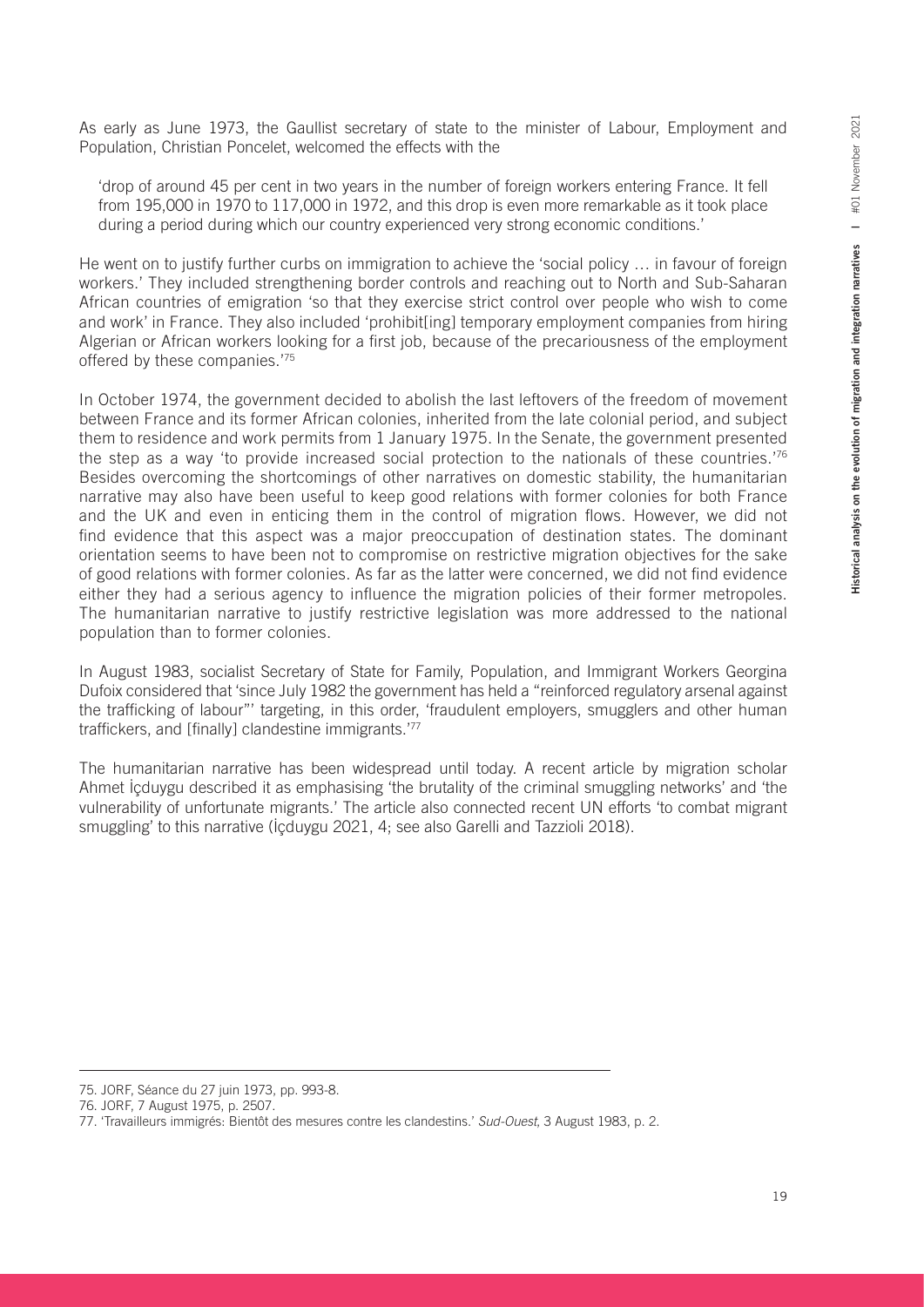# 5. The oil-shock narrative and the crisis narrative

Two other narratives appeared later and were of marginal importance when France and the UK turned to structural restrictions against immigrants from the Global South. Yet, they have since then played some role to justify the turn retrospectively, albeit anachronistically. What was common in those two narratives was the idea that, even though destination countries regarded immigrants sympathetically, they just could not welcome them for material reasons independent of their will. However, those two narratives differed as they assigned different roles to immigrants. In the oil-shock narrative, immigrants had some responsibility for the economic problems that made their integration impossible, in the crisis narrative they had no responsibility.

## 5.1. The oil-shock narrative

#### *a) Content*

In the oil-shock narrative, the increase in oil prices by oil-producing countries resulted in an economic slowdown in developed countries, *forcing* the latter to reduce immigration. In a holistic frame considering countries as units, it was fair to push back the emigrants of countries responsible for the increase in oil prices. Oil-producing countries were the countries of origin of immigrants, such as Algeria, or were Muslim countries, like most immigrants from outside Europe were. Policies in the regions of origin of immigrants *forced* destination countries to restrict immigration. A feature of this narrative was that its proponents suggested it rather than articulated it. It was never a narrative as explicit as the previously mentioned narratives. Also, in our documents, it emerged much after the oil crisis of October 1973.

In our documents from the French Senate, the first occurrence was in November 1977, over four years later. According to centre-right Secretary of State for the Status of Manual and Immigrant Workers Lionel Stoléru,

'The years that have just passed since 1973 and the oil crisis have been years of almost zero growth in France and most foreign countries. Around us, in Europe, following the international crisis, many countries have carried out massive dismissals of immigrant workers…'78

The second occurrence came two years later, in October 1979, after the second oil crisis had started. This occurrence was a critical expression of the narrative, showing that a full articulation of the narrative was critical. According to French communist Senator Anicet Le Pors,

'Today, the government is leading a head-on attack against OPEC [Organization of the Petroleum Exporting Countries] countries and against immigrants because you want to accredit, in public opinion, the idea that Arabs and immigrants – the Arabs from outside and from inside – are causing our difficulties in France. Perhaps you will succeed in deceiving a part of public opinion. In any case, don't count on us to let you go in this direction.'79

Le Pors was, nevertheless, a staunch advocate of restricting immigration. Stoléru kept alluding to this narrative to suggest the necessity of enforcing migration restrictions. In December 1980, he

<sup>78.</sup> JORF, Séance du 8 novembre 1977, p. 2612

<sup>79.</sup> JORF, Séance du 18 octobre 1979, p. 3356.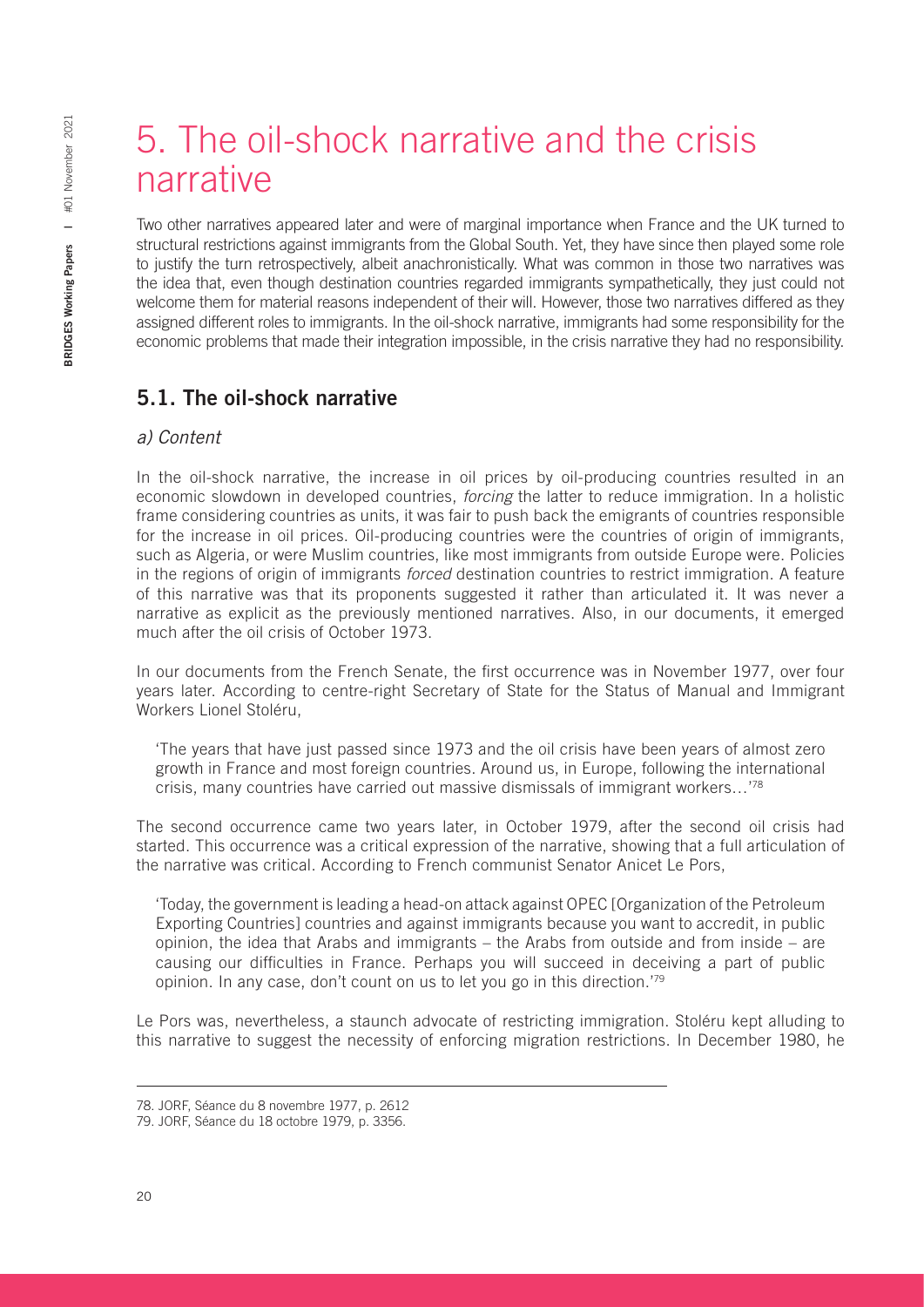claimed, 'Immigration policy could no longer be what it was before 1973. It was … necessary to reverse migration flows.'80 Further increases in oil prices in 1979 and 1980 gave the centre-right government more confidence to assert, in January 1981:

'Given ... the economic difficulties caused by repeated increases in oil costs, French companies, despite their efforts, can only create few additional jobs. Therefore ... the government decided several years ago to stop immigration altogether.<sup>'81</sup>

This statement summed up that the origin of the problem was in oil-producing countries and that destination countries did their best but just could not create more jobs for immigrants. The statement, which referred to 'several years ago', was also clear it was an *ex post facto* justification.

To sum up the actantial model of this narrative, the bad actors were oil-producing countries considered as a whole. France was the good actor and the victim. There was no hero, but the state was the legitimate actor, partly resolving the problem the bad actors had created, by restricting immigration.

#### *b) Producers and diffusion*

This narrative was a production of the centre-right government in the very late 1970s and early 1980s. In contrast to previous narratives, it does not seem to have received support from the left. Beyond France, Anglo-American newspapers also diffused this narrative. In July 1983, *The Washington Post* explained the massive layoffs of immigrants from North Africa in the French automobile industry due to 'the failure to adapt quickly enough to the oil price shocks of the 1970s.' The article, however, also put forward German and Japanese car manufacturers had no such problems, even though they depended even more than France on Middle Eastern oil (Dobbs 1983).

#### *c) Impact*

The policy impact of this narrative was small insofar as, by the time policymakers alluded to it, the turn to structural restrictions against immigrants from the Global South had already occurred. Different narratives dominated when France and the UK turned to restrictions. The impact of the oil-shock narrative was greater to justify restrictions retrospectively. Yet, even then, its presentation had to remain implicit. It is the author's opinion that the reason this narrative had to remain implicit is that it encouraged international conflicts between oil-producing and oil-consuming countries and, consequently, conflicts between natives and Arab immigrants in destination countries. Like the invasion or difference narratives, therefore, it could threaten public order in destination countries. The main impact of this narrative was probably, like for the invasion and difference narratives, to foster the development of a refined narrative that removed the element of guilt from immigrants to reduce the risk of violence in destination countries.

### 5.2. The crisis narrative

#### *a) Content*

The crisis narrative was close to the oil-shock narrative. Yet, it gave immigrants a different role and received the support of different policymakers. For this reason, it has to be considered as a different narrative. This narrative changed the role of immigrants insofar as it removed the responsibility of Arab

<sup>80.</sup> JORF, Séance du 8 décembre 1980, p. 6068.

<sup>81.</sup> JORF, 8 January 1981, pp. 48-9.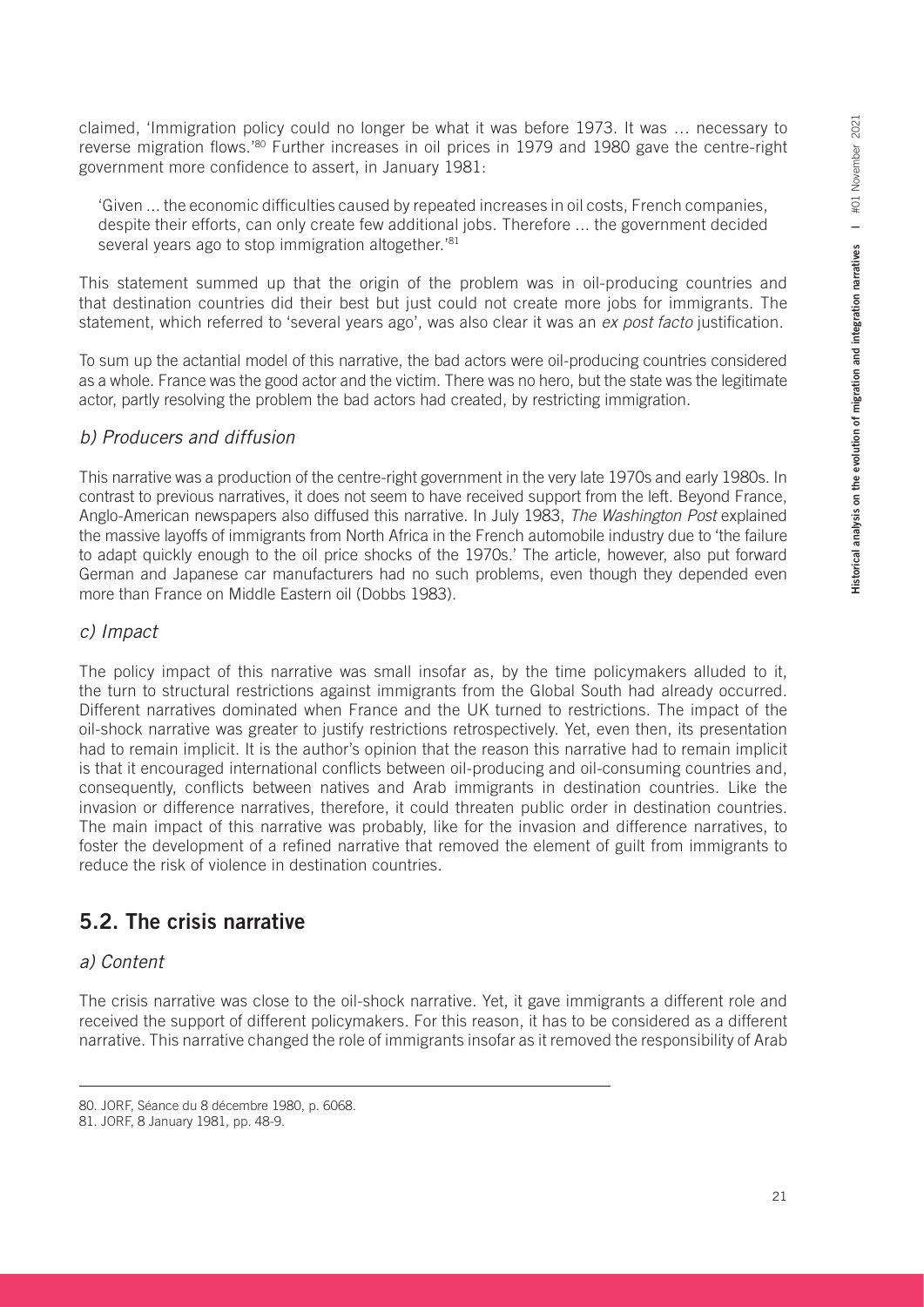or Muslim countries, and therefore of immigrants, for the economic problems of destination countries. The latter had to stop immigration because of insurmountable economic difficulties, whatever their origin might be. The word 'crisis' here has the meaning it had in the 1970s of 'widespread domestic difficulties, mostly economic.' The core of the crisis narrative put forward existing unemployment in the destination country to restrict immigration, as early as the early 1970s and before the first oil crisis (Dumora 1973). In February 1977, French left-wing Senator Henri Caillavet observed that 'unemployment is a terrible evil' and asked how the government could substitute French workers for immigrant workers from North Africa and Turkey.<sup>82</sup> In April 1979, British conservative leader Margaret Thatcher referred to existing 'unemployment problems' among West Indians to consider that 'taking more and more [immigrants] … would be the very worst thing we could do' (Downie 1979). In October 1979, French left-wing Senator Max Lejeune referred to 'unemployment' to account for 'a surge in xenophobia … from French workers towards foreign workers.'83 This account did not assume that foreign workers were responsible for unemployment, but only that the existence of unemployment implied immigration could not continue.

From the structural point of view, the actantial model of this narrative shared similarities with that of the difference narrative. The roles of good and bad actors were blurred. Immigration threatened to lead to more economic problems, as destination countries did not enjoy the economic conditions for immigration. Again, the hero was the state, bringing remedy by restricting immigration.

#### *b) Producers and diffusion*

In contrast to the oil-shock narrative, which was only a production of the government in France, the crisis narrative emerged from various sides of the political spectrum and in both France and the UK. It is, again, a finding of this study that policymakers with otherwise widely different ideologies could embrace that same narrative to restrict immigration. Like other narratives, the crisis narrative originated in local workers' concerns over further immigration and state officials articulated it. The objective to secure the votes of this powerful constituency explains why so different policymakers could enter that narrative.

#### *c) Impact*

The narrative justified immigration restriction legislation and return programmes. The government routinely enforced regulations to deny work permits to immigrants if native unemployed workers were available (Dumora 1973). Likewise, in 1977, the French government targeted unemployed foreigners, offering them a bonus of 10,000 francs if they returned to their countries (Lebon 1979, 37). The narrative underlying these measures was that unemployment problems justified immigration restrictions and return programmes. Even though the narrative justified the last bits in the turn to restrictions, it was, like the oil-shock narrative, instrumental in justifying restrictions retrospectively and keeping them later.

However, there were widespread suspicions on the underlying logic of this narrative. Newspapers and policymakers routinely condemned presenting the numbers of immigrants and unemployed side by side – a presentation that could also usher in violence. They criticised the potential universal explanation 'the crisis' offered. According to journalist Frank Capdeville in December 1977, 'we now say "the crisis" to justify everything.' As far as economic problems were concerned, he considered they were instead 'the culmination of a notorious lack of foresight.' He referred to 'unions, whose intransigence and the spiral in escalation have too often masked the long-term interest of those they claimed to defend' (Capdeville 1977). Open contestations of the narrative implied we should not overestimate its impact.

<sup>82.</sup> JORF, 8 January 1981, pp. 48-9.

<sup>83.</sup> JORF, Séance du 18 octobre 1979, p. 3340.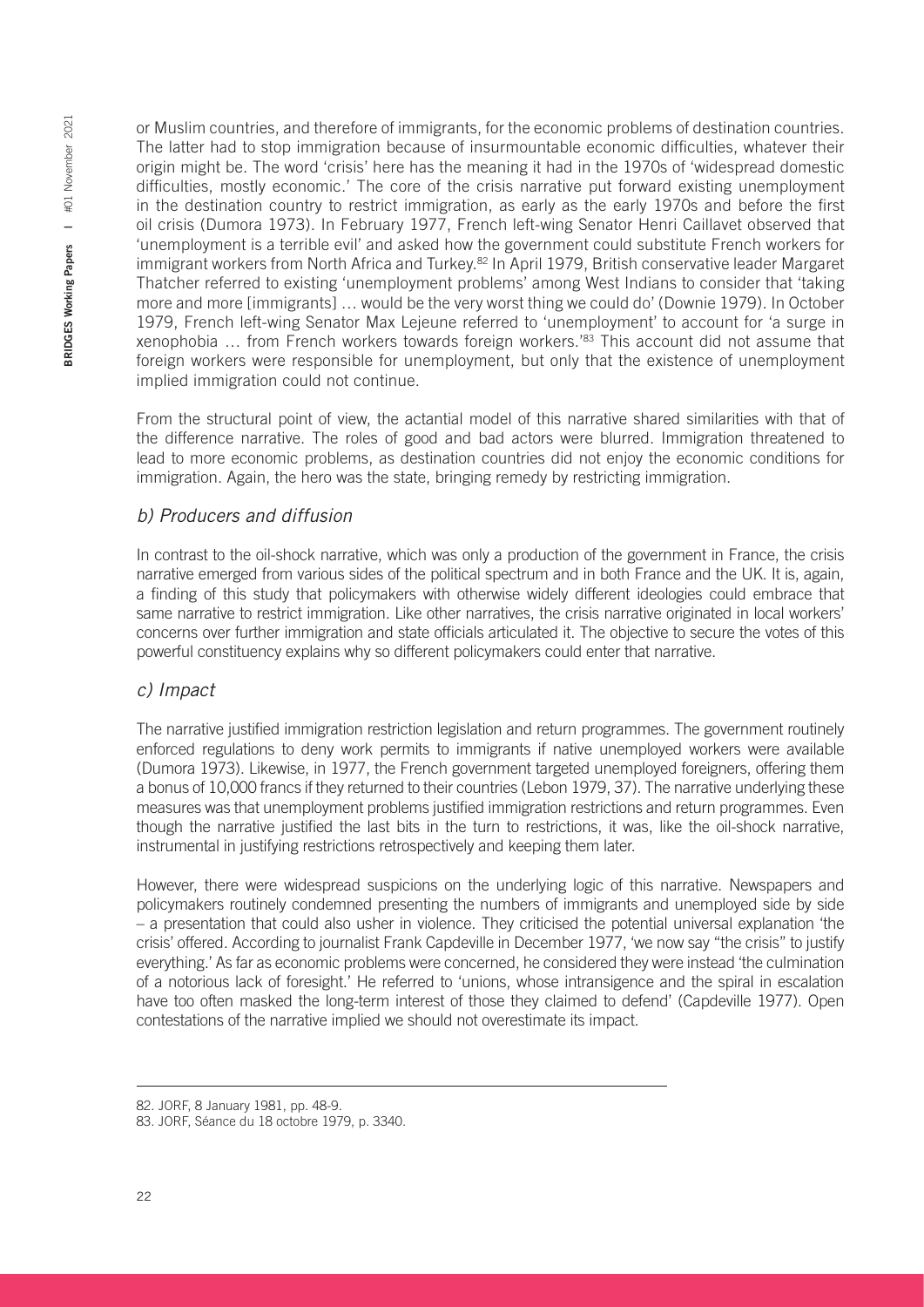In the 2020-2021 pandemic, the crisis narrative found another favourable context. Sanitary risks *forced* destination countries to restrict immigration and European countries used this opportunity to exert greater coercion towards immigrants from outside Europe (Comte 2021).

# 6. Pattern

This review of narratives, their rise, and, sometimes, discredit allows suggesting factors of success.

The five narratives shared commonalities. First, all of them were addressed to the native population primarily, rather than immigrants or origin countries. Even the humanitarian narrative aimed to defuse criticism in the national population and to call out national workers. Second, all narratives aroused a sense of urgency and righteousness: resisting an invasion, preventing social segmentation, helping victims, applying international retributive justice, or managing social and economic affairs. Third, the five narratives shared similar actantial models, with only slight variations. A common feature was the role of the state as a hero, bringing back stability or justice to a situation migration had disturbed. The remedy was in most cases to stop migration. The good actors consisted of the native population. The bad actors could be immigrants, those helping them, or the countries to which they belonged.

Beyond their commonalities, the five narratives had serious differences, which may help to find out why some narratives were more successful than others. Our assessment of narratives in the previous sections according to the lack of contestations of their logic and their occurrence to justify legislation has shown that the most successful narrative was the humanitarian narrative, later backed by the crisis narrative to keep existing restrictions. We will therefore mostly focus on those two to find out the factors of success.

The ability to restrict information and frame the analysis from an exclusive angle was vital for success. The proponents of the humanitarian narrative had to suppress migrants' voices or distort their claims, sometimes cooperating with immigrants already settled. Inconsistency and inadequacy did not matter as long as the exclusive frame kept them out of the debate. The references to slavery or

All narratives aroused a sense of urgency and righteousness: resisting an invasion, preventing social segmentation, helping victims, applying international retributive justice, or managing social and economic affairs.

exploitation in the humanitarian narrative worked only with the standards of destination countries. Few of the proponents and followers of this narrative paid attention to the fact that immigrants' wages, albeit low from their standards, represented a significant multiple, sometimes above 10, of wage options in origin countries. The exploitation variant located immigrants in big companies. However, a large share worked in small- and medium-sized companies, where their wages were lower and where their employers were often immigrants themselves (Germain 2016, 60). As there were few local workers in those companies, few pointed at this issue.

Recent studies have highlighted a similar pattern: inadequacy and inconsistency do not appear if the information is restricted or if the frame of observation remains narrow. Giovanna Campani has underscored that the narrative on immigrants' criminality in Italy over the past decade has systematically dissociated this criminality from Italy's long-established organised crime system (King and Wood 2013, 14-15). Likewise, Ahmet İçduygu's ethnography of smugglers in Turkey has shown how much the humanitarian narrative's representation is inadequate. Migrants do not consider smugglers as criminals but as allies. Smugglers do not regard themselves as outlaws but as professionals helping migrants. İçduygu points out that the role of smugglers in the humanitarian narrative rests on a frame different from the one used during the Cold War, when 'persons who helped migrants escape across international borders were understood to be *humanitarian actors*, not *criminals*' (İçduygu 2021, 1, 9-11).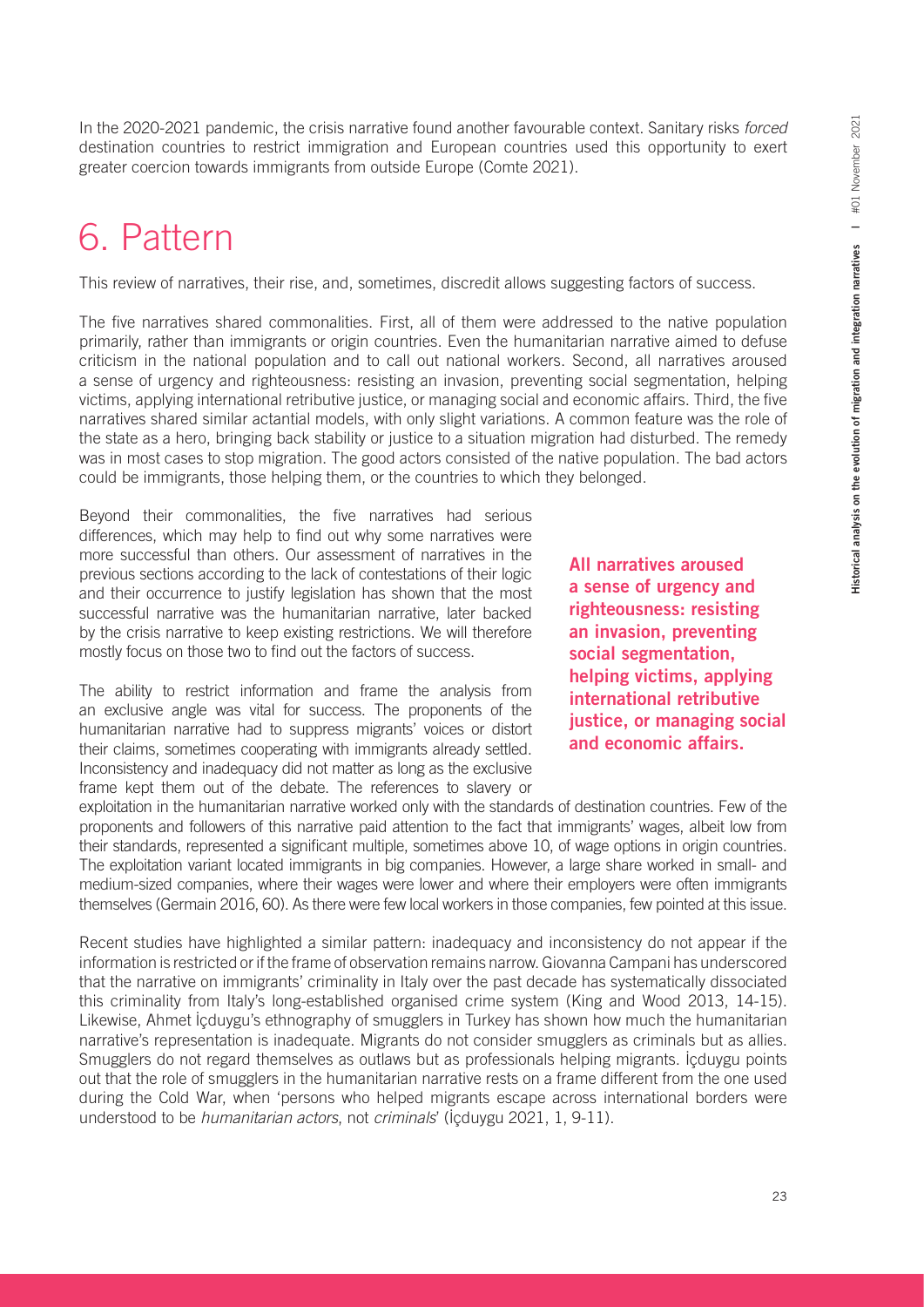2021 BRIDGES Working Papers | #01 November 2021 #01 November **BRIDGES Working Papers** |

Then the question becomes: how to explain that some narratives, however inadequate or inconsistent they may be, managed to restrict information, focus public debates on their exclusive frame of analysis, and avoid contestations? Only for the humanitarian narrative, our sources did not highlight contestations either through additional information or a different angle of analysis. It is the author's opinion that the fundamental reason was that narrative echoed the interests of powerful segments in society or institutions. It is possible to trace the origins of all five narratives to destination countries' workers' concerns over immigration. But the narratives that were the most successful – the humanitarian and crisis narratives – directly connected to those concerns by putting forward the risk of workers' exploitation or unemployment. The humanitarian narrative claimed to be based on morals, but it required little effort to debunk the inconsistency and inadequacy of such morals so that it is the author's opinion that the narrative owed its strength primarily to its adequacy with powerful organised interests, not with consistent morals. In addition, state officials, including ministries of the Interior, shared the aim of state intervention to restrict immigration out of sovereignty or security concerns, as the invasion narrative suggested. State representatives played a role in developing all narratives. This explanation of narrative success through the power of their supporters is compatible with the fact that all narratives were addressed to the national population primarily. Immigrants were still few, poor, and disorganised, so that they were marginal players narratives did not seriously bother to target primarily. Origin countries either did not have any influence over migration policies in their former metropoles – even considering the willingness of France and the UK to keep good relations with their former colonies to access raw materials and export markets.

Besides the adequacy with powerful organised interests, this review also suggests that the impact of a narrative on law and order mattered to its success. The documents we have reviewed suggest that whether a narrative could usher in outbreaks of uncontrolled violence or undermine the cohesion of destination countries is the most plausible explanation for why policymakers in charge of ensuring law and order turned away from a narrative or even tried to suppress it. It is the author's opinion this is the most plausible explanation for why the invasion narrative, the difference narrative, and, to some extent, a fully articulated expression of the oil-shock narrative failed.

When a narrative generated support among powerful actors and was not likely to usher in widespread violence, there were few contestations of its exclusive focus, however simplistic or inconsistent it was. Again, inconsistency did not affect the humanitarian narrative. The same proponents of that narrative who denounced the low wages paid to immigrant workers also deplored the sizeable sums of money the governments of origin countries received through migrants' remittances and the high rents immigrants had to pay to 'sleep traffickers.'<sup>84</sup> If wages were so low, these other problems should not have appeared. Actually, after the government forced immigrants to move to better accommodation, most refused to pay the higher rents the government required. Several rent strikes started in government-sponsored housings.<sup>85</sup> Inconsistency did not damage the oil-shock narrative and the crisis narrative either. Both emerged way after the turns they were trying to justify. The increase in real oil prices and unemployment also occurred after immigration restrictions had started.

<sup>84.</sup> JORF, Séance du 22 juin 1966, p. 908.

<sup>85.</sup> JORF, Séance du 2 octobre 1970, pp. 1410, 1435-6, Séance du 4 décembre 1978, p. 4151, 18 January 1979, p. 176.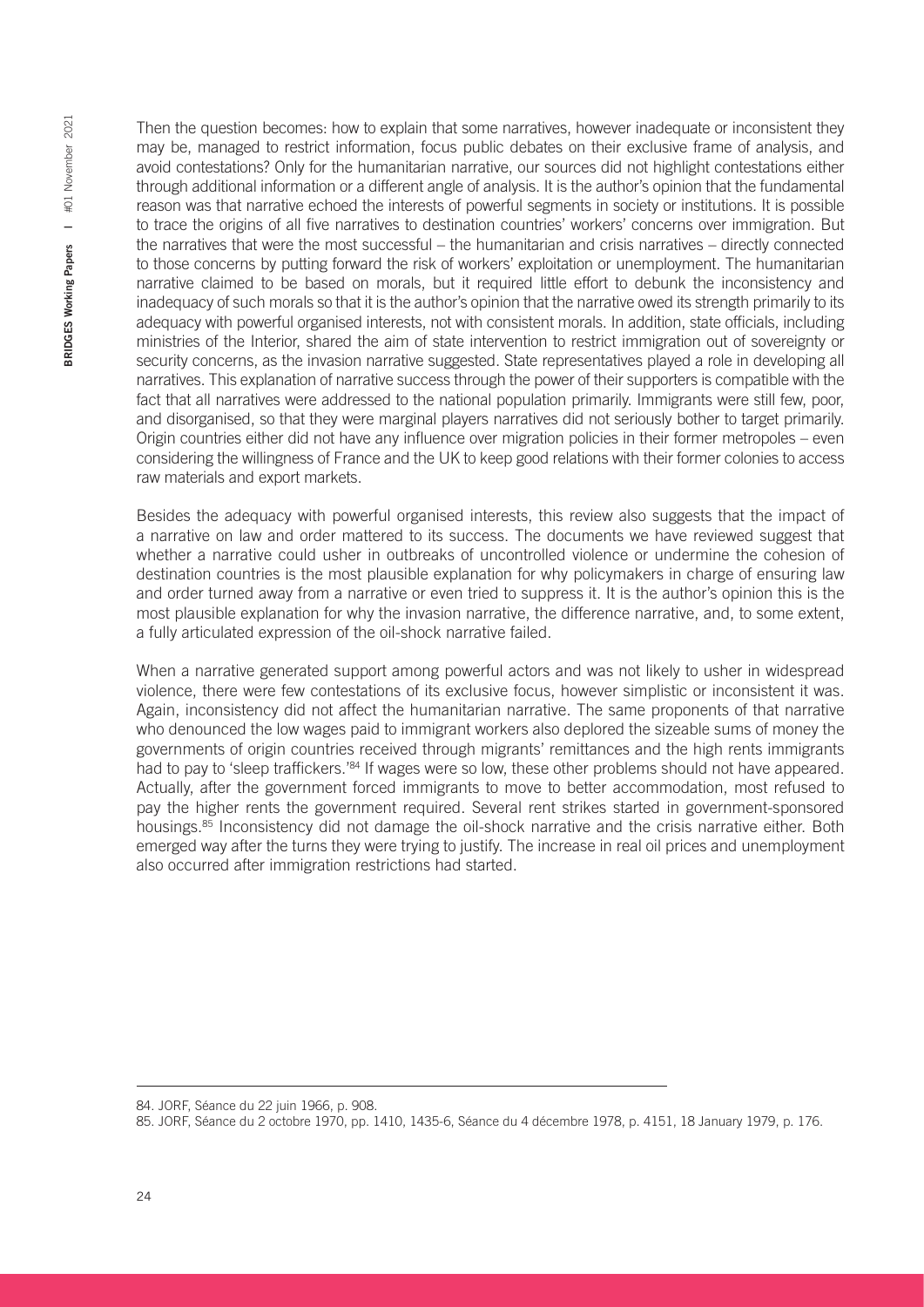# 7. Conclusion and prospections

The focus on narratives to justify immigration restrictions in France and the UK between the 1960s and the mid-1980s shows how widespread they were in those two countries. Even though the invasion narrative and the difference narrative emerged in both countries equally, the humanitarian narrative was a French production. The oil-shock narrative and the crisis narrative too were less widespread in the UK. The humanitarian narrative expanded beyond France and has been common until today. A reason France was more advanced had to do with the greater urge to restrict immigration. The legacy of the colonial period and the geographical proximity of countries of strong emigration in the Global South meant the migration pressure from outside Europe was stronger in France in the 1960s. The UK was an offshore country with more effective border controls, and it abolished the relatively liberal regulations for the immigration of Commonwealth nationals even before France. The debate on immigration from outside Europe in the UK, even though significant, did not take the dramatic proportions it gained in France in the 1960s and 1970s.

Based on this review, can we make some prospections on how migration narratives could evolve in the 2020s? If narratives are what this work has argued – simple stories that need to match the interests of powerful actors and propose efficient pathways to their desired outcome – transforming policy narratives is no simple task. Let us imagine one would attempt to develop a policy narrative that would encourage general openness instead of restrictions. There are, admittedly, plenty of ways to forge such a narrative with several arguments. An openness narrative could put forward the aim of integrating immigrants into the economic life at their own pace. It could include this aim in a sort of 'global turn', emphasising the importance of reducing income gaps through migration at the global level, like a rising trend in moral philosophy has been proposing lately (D'Amato and Lucarelli 2019, 5-6). The narrative would suggest that migration reduces income inequalities between countries and remittances foster development in origin countries (Germano 2018). But, for this narrative to work, it would be necessary that immigration do not affect or just be not likely to affect the interests of key actors. With significant income disparities across countries, it is unlikely that natives in destination countries will be receptive to such a global turn. States, which are territorial and not global organisations, are not likely either. If immigrants come in large numbers and there is violence for whatever reason, it will be hard to hold the narrative. One could expect constant contestations of the narrative's frame and constant references to negative disturbances related to immigration. They include the low wages and poor housing conditions of immigrants according to the standards in destination countries so that the humanitarian narrative would probably re-emerge powerfully. An openness narrative would need to find first powerful organised interests likely to support openness.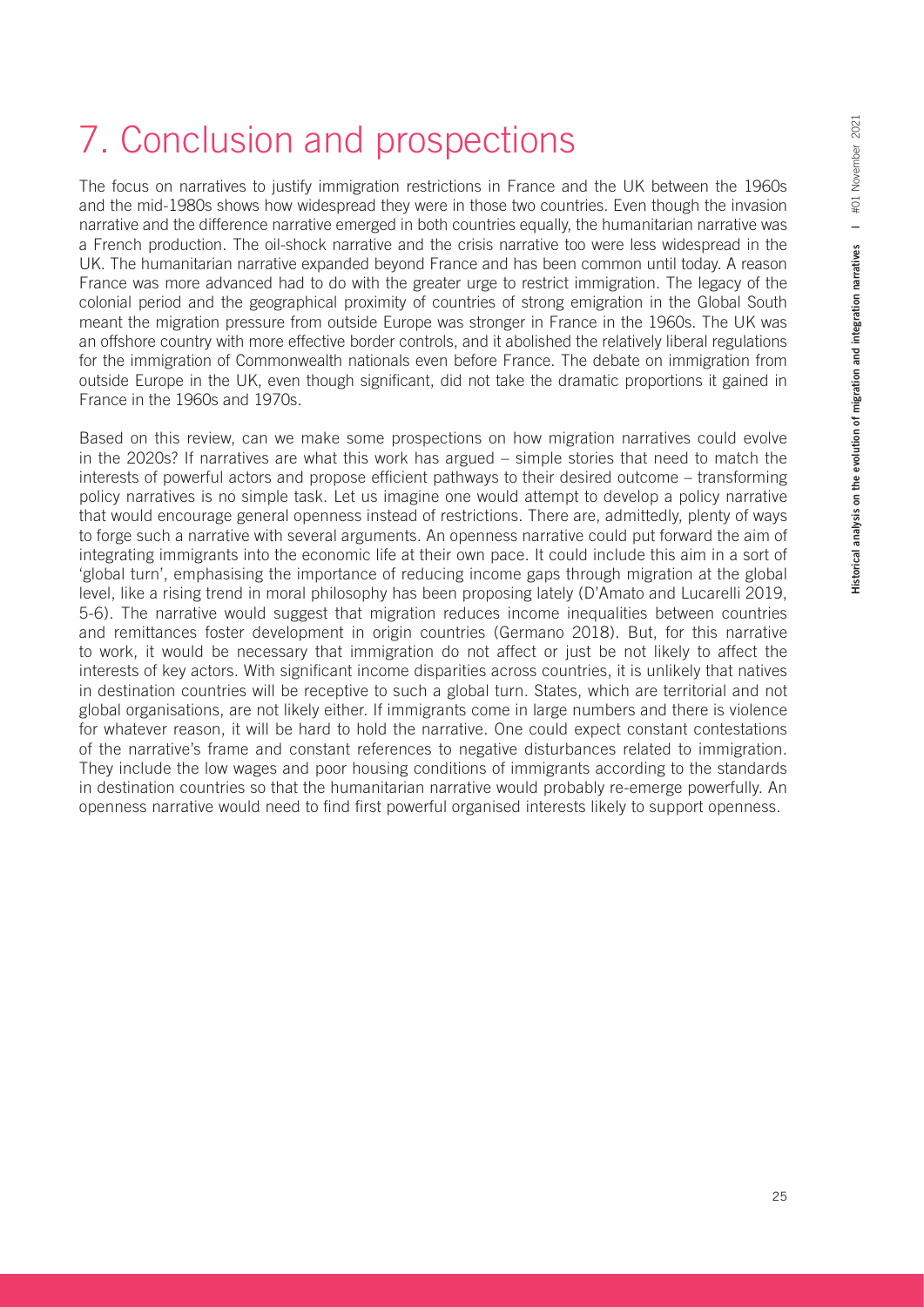# **Bibliography**

Basnett, David. 1984. "Wages and Jobs: It's No Heresy to Talk to the Unions." *Financial Times*, 8 August, 11.

Bombédiac, Christian. 1971a. "Le drame des clandestins africains." *Sud-Ouest*, 1 April, 20.

- Bombédiac, Christian. 1971b. "À Irun, une colonie africaine vit de la charité publique." *Sud-Ouest*, 20 April, 18.
- Braddock, Kurt, and James Price Dillard. 2016. "Meta-Analytic Evidence for the Persuasive Effect of Narratives on Beliefs, Attitudes, Intentions, and Behaviors." *Communication Monographs* 83 (4): 446–467.

Boswell, Christina, Andrew Geddes, and Peter Scholten. 2011. "The Role of Narratives in Migration Policy-making: A Research Framework." *The British Journal of Politics and International Relations* 13 (1): 1–11.

Boswell, Christina, Saskia Smellie, Marcello Maneri, Andrea Pogliano, Blanca Garcés, Verónica Benet-Martínez, and Berta Güell. 2021. "The Emergence, Uses and Impacts of Narratives on Migration: State of the Art." *BRIDGES Working Papers* 2. (forthcoming).

Capdeville, Frank. 1977. "La société malade de l'emploi." *Sud-Ouest*, 13 December, 4.

Chatenay, René. 1974. "L'entrée des travailleurs étrangers reste suspendue « pour préserver l'avenir et préparer leur accueil futur »." *Sud-Ouest*, 10 October, 2.

Chin, Rita. 2017. *The Crisis of Multiculturalism in Europe: A History*. Princeton, NJ: Princeton University Press.

Comte, Emmanuel. 2020. Review of *The Crisis of Multiculturalism in Europe: A History*, by Rita Chin. *Journal of Contemporary History* 55 (1): 218–219.

Comte, Emmanuel. 2021. "Consolidating the European Asylum Regime's Coercive Trajectory until the Pandemic." *Afers internacionals* 129.

Compte rendu intégral des séances du Sénat (accessed in 2021). [http://www.senat.fr/seances/](http://www.senat.fr/seances/comptes-rendus.html) [comptes-rendus.html](http://www.senat.fr/seances/comptes-rendus.html).

D'Amato, Silvia, and Sonia Lucarelli. 2019. "Talking Migration: Narratives of Migration and Justice Claims in the European Migration System of Governance." *The International Spectator* 54 (3): 1–17.

Delerm, Robert. 1967. *Cent millions de Français*. Paris: Éditions universitaires.

Dobbs, Michael. 1983. "Auto Strike Is Reminder to Mitterrand That Austerity Plan Still Awaits Tests; Protest of Planned Peugeot Layoffs May Be Preview of Autumn Unrest." *The Washington Post*, 24 July.

Downie, Leonard. 1979. "'Iron Lady's' Tough Politics; Thatcher, Tories' 'Iron Lady', Runs a Tough Campaign; Thatcher Seeks to Lead Britain to Right." *The Washington Post*, 22 April.

Dumora, Albert. 1973. "De l'immigration sauvage à l'immigration organisée." *Sud-Ouest*, 8 April, 6. Escalas, Jennifer Edson. 2007. "Self-Referencing and Persuasion: Narrative Transportation versus

Analytical Elaboration." *Journal of Consumer Research* 33 (4): 421–429.

Europresse Database (accessed in 2021). [http://www.europresse.com/en/.](http://www.europresse.com/en/)

Factiva Database (accessed in 2021). [https://www.dowjones.com/professional/factiva/.](https://www.dowjones.com/professional/factiva/)

Garelli, Glenda, and Martina Tazzioli. 2018. "The Humanitarian War Against Migrant Smugglers at Sea." *Antipode* 50 (3): 685–703.

Germain, Félix F. 2016. *Decolonizing the Republic: African and Caribbean Migrants in Postwar Paris, 1946–1974*. East Lansing: Michigan State University Press.

Germano, Roy. 2018. *Outsourcing Welfare: How the Money Immigrants Send Home Contributes to Stability in Developing Countries*. Oxford: Oxford University Press.

Goodhart, David. 2004. "Too Diverse?" *Prospect*, 20 February. [www.prospectmagazine.co.uk/](http://www.prospectmagazine.co.uk/features/too-diverse-david-goodhart-multiculturalism-britain-immigration-globalisation) [features/too-diverse-david-goodhart-multiculturalism-britain-immigration-globalisation](http://www.prospectmagazine.co.uk/features/too-diverse-david-goodhart-multiculturalism-britain-immigration-globalisation).

Green, Melanie C., and Timothy C. Brock. 2000. "The Role of Transportation in the Persuasiveness of Public Narratives." *Journal of Personality and Social Psychology* 79 (5): 701–721.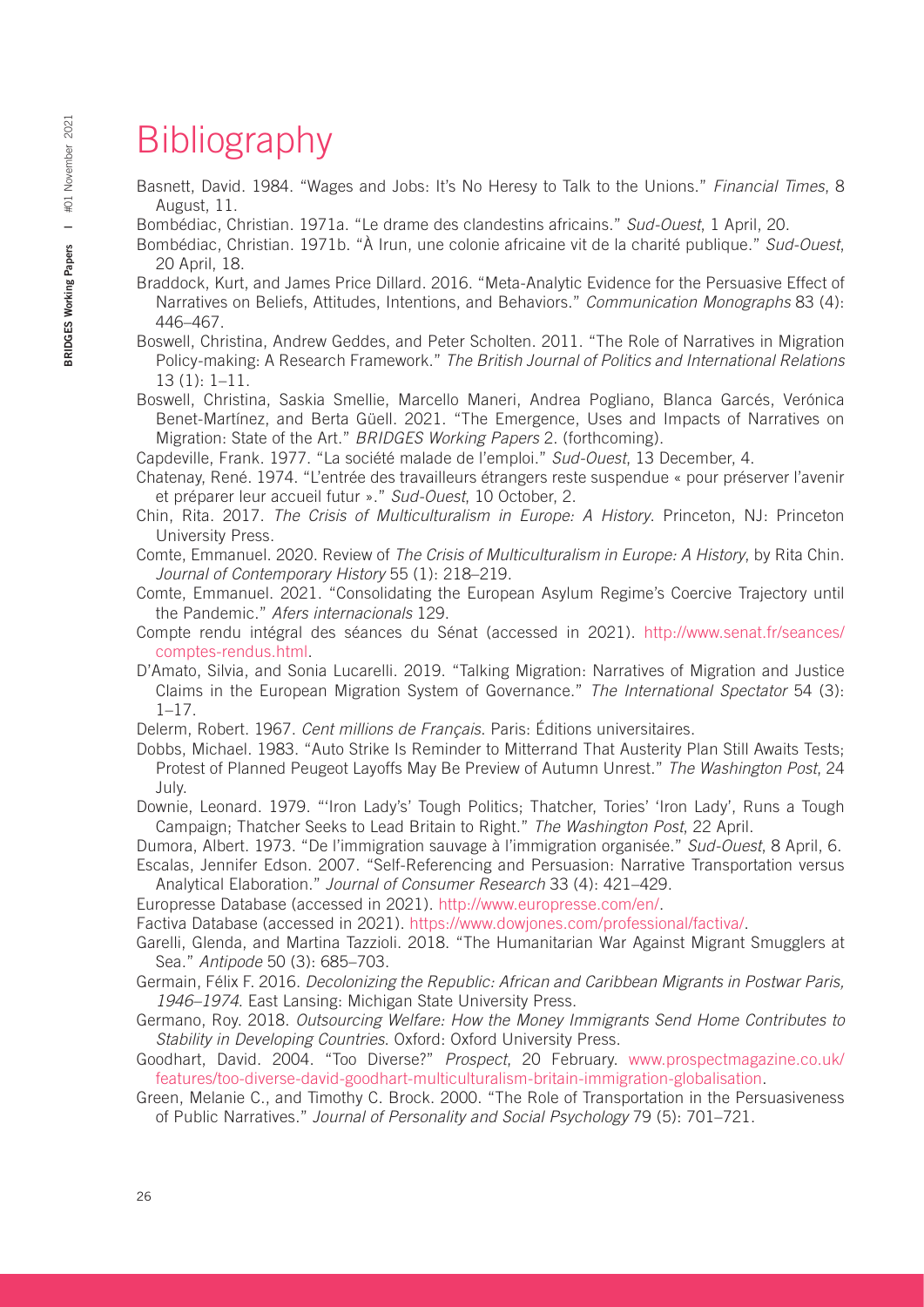Güell, Berta, and Sònia Parella. 2021. "Guidelines on How to Include the Gender Perspective in the Analysis of Migration Narratives." *BRIDGES series*. [https://www.bridges-migration.eu/publications/](https://www.bridges-migration.eu/publications/guidelines-on-how-to-include-the-gender-perspective-in-the-analysis-of-migration-narratives) [guidelines-on-how-to-include-the-gender-perspective-in-the-analysis-of-migration-narratives](https://www.bridges-migration.eu/publications/guidelines-on-how-to-include-the-gender-perspective-in-the-analysis-of-migration-narratives).

Hansard online database (accessed in 2021). [http://hansard.millbanksystems.com/.](http://hansard.millbanksystems.com/)

- Heffer, Simon. 1999. *Like the Roman: The Life of Enoch Powell*. London: Orion.
- İçduygu, Ahmet. 2021. "Decentring Migrant Smuggling: Reflections on the Eastern Mediterranean Route to Europe." *Journal of Ethnic and Migration Studies* 47 (14): 3293–3309.
- Jones, Michael D, and Mark K McBeth. 2010. "A Narrative Policy Framework: Clear Enough to Be Wrong?" *Policy Studies Journal* 38 (2): 329–353.
- King, Russell, and Nancy Wood. 2013. *Media and Migration: Constructions of Mobility and Difference*. London: Routledge.
- Koven, Ronald. 1981. "French Communists Appeal to Racist Feelings in Bid to Win Votes." *The Washington Post*, 10 February.
- Larrivé, Guillaume. 2015. "Immigration: le naufrage de la volonté." *Le Figaro*, 12 May.
- Lebon, André. 1979. "L'aide au retour des travailleurs étrangers." *Économie et statistique* 113 (July-August).
- Locardel, Pierre. 1970. "Le VI<sup>e</sup> Plan et l'immigration." Sud-Ouest, 5 April, 6.
- Marsh, David. 1982. "European News: Immigration Clampdown by France." *Financial Times*, 4 November, 3.
- McLean, Iain. 2001. *Rational Choice and British Politics*. Oxford: Oxford University Press.
- Nossiter, Bernard D. 1978a. "Britain's Tories Are Emphasising Issue of Race; Britain's Tories Raise Race Issue." *The Washington Post*, 6 February.
- Nossiter, Bernard D. 1978b. "Race Issue Introduced by Tories Unsettles British Voters." *The Washington Post*, 2 March.
- Powell, Enoch. 1968. "'Rivers of Blood' Speech at the Conservative Association Meeting in Birmingham on 20 April 1968." Reproduced in: "Anthropology 1001: An Intro to Anthropology Course at Baruch College." Accessed 21 October 2021. [https://anth1001.files.wordpress.com/2014/04/](https://anth1001.files.wordpress.com/2014/04/enoch-powell_speech.pdf) [enoch-powell\\_speech.pdf.](https://anth1001.files.wordpress.com/2014/04/enoch-powell_speech.pdf)